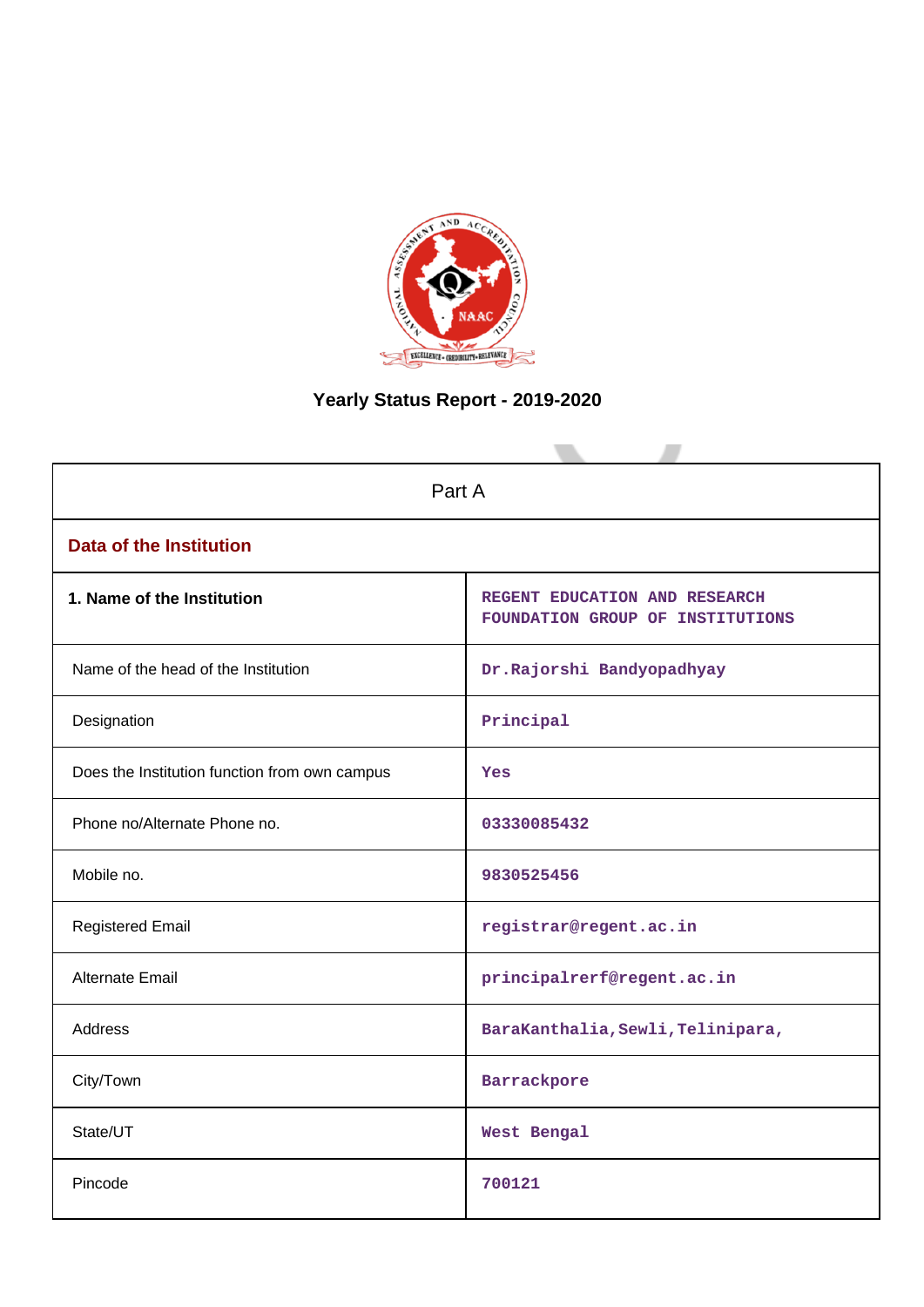| 2. Institutional Status                                                  |                                      |             |                                                                           |                                       |             |
|--------------------------------------------------------------------------|--------------------------------------|-------------|---------------------------------------------------------------------------|---------------------------------------|-------------|
| Affiliated / Constituent                                                 |                                      |             | Affiliated                                                                |                                       |             |
| Type of Institution                                                      |                                      |             | Co-education                                                              |                                       |             |
| Location                                                                 |                                      |             | Semi-urban                                                                |                                       |             |
| <b>Financial Status</b>                                                  |                                      |             | private                                                                   |                                       |             |
| Name of the IQAC co-ordinator/Director                                   |                                      |             | Mr. Subhankar Ghosh                                                       |                                       |             |
| Phone no/Alternate Phone no.                                             |                                      |             | 03332213013                                                               |                                       |             |
| Mobile no.                                                               |                                      |             | 8918313743                                                                |                                       |             |
| <b>Registered Email</b>                                                  |                                      |             | subhankarg@regent.ac.in                                                   |                                       |             |
| Alternate Email                                                          |                                      |             |                                                                           | principalrerf@regent.ac.in            |             |
| 3. Website Address                                                       |                                      |             |                                                                           |                                       |             |
| Web-link of the AQAR: (Previous Academic Year)                           |                                      |             | https://www.rerf.in/nac_igac.php                                          |                                       |             |
| 4. Whether Academic Calendar prepared during<br>the year                 |                                      |             | Yes                                                                       |                                       |             |
| if yes, whether it is uploaded in the institutional website:<br>Weblink: |                                      |             | https://www.rerf.in/academiccal.php                                       |                                       |             |
| <b>5. Accrediation Details</b>                                           |                                      |             |                                                                           |                                       |             |
| Cycle                                                                    | Grade                                | <b>CGPA</b> | Year of                                                                   | Validity                              |             |
|                                                                          |                                      |             | Accrediation                                                              | Period From                           | Period To   |
| $\mathbf{1}$                                                             | в                                    | 2.09        | 2018                                                                      | 26-Sep-2018                           | 26-Sep-2023 |
| 6. Date of Establishment of IQAC                                         |                                      |             | 03-Aug-2017                                                               |                                       |             |
|                                                                          | 7. Internal Quality Assurance System |             |                                                                           |                                       |             |
|                                                                          |                                      |             | Quality initiatives by IQAC during the year for promoting quality culture |                                       |             |
| Item /Title of the quality initiative by<br><b>IQAC</b>                  |                                      |             | Date & Duration                                                           | Number of participants/ beneficiaries |             |
|                                                                          |                                      |             | No Data Entered/Not Applicable!!!                                         |                                       |             |
| View File                                                                |                                      |             |                                                                           |                                       |             |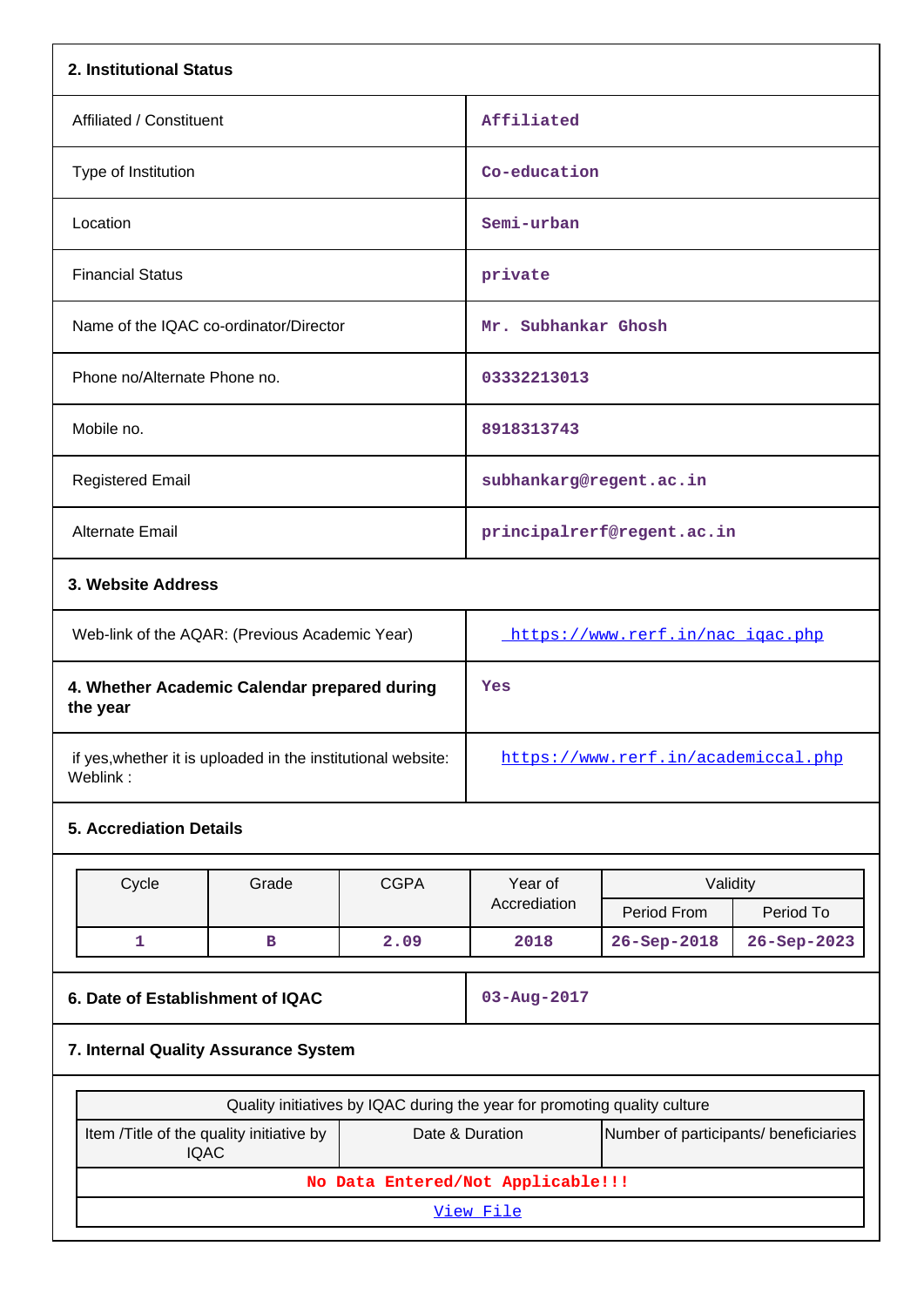| 8. Provide the list of funds by Central/ State Government- UGC/CSIR/DST/DBT/ICMR/TEQIP/World |  |
|----------------------------------------------------------------------------------------------|--|
| <b>Bank/CPE of UGC etc.</b>                                                                  |  |

|                                                                                                                    | Institution/Departmen<br>t/Faculty | Scheme                            |   | <b>Funding Agency</b> | Year of award with<br>duration                                                           | Amount |  |  |
|--------------------------------------------------------------------------------------------------------------------|------------------------------------|-----------------------------------|---|-----------------------|------------------------------------------------------------------------------------------|--------|--|--|
|                                                                                                                    |                                    | No Data Entered/Not Applicable!!! |   |                       |                                                                                          |        |  |  |
|                                                                                                                    | View File                          |                                   |   |                       |                                                                                          |        |  |  |
| 9. Whether composition of IQAC as per latest<br><b>NAAC</b> guidelines:                                            |                                    |                                   |   | Yes                   |                                                                                          |        |  |  |
| Upload latest notification of formation of IQAC                                                                    |                                    |                                   |   | View File             |                                                                                          |        |  |  |
| 10. Number of IQAC meetings held during the<br>year :                                                              |                                    |                                   | 4 |                       |                                                                                          |        |  |  |
| The minutes of IQAC meeting and compliances to the<br>decisions have been uploaded on the institutional<br>website |                                    |                                   |   | Yes                   |                                                                                          |        |  |  |
| Upload the minutes of meeting and action taken report                                                              |                                    |                                   |   | View File             |                                                                                          |        |  |  |
| 11. Whether IQAC received funding from any of<br>the funding agency to support its activities<br>during the year?  |                                    |                                   |   | No                    |                                                                                          |        |  |  |
|                                                                                                                    |                                    |                                   |   |                       | 12. Significant contributions made by IQAC during the current year(maximum five bullets) |        |  |  |

**1. Initiated and completed the pending syllabus in the even semester of the academic year 201920 and conduct internal examinations online mode to handle the pandemic situation. 2. Provision of free access to the COURSERA MOOCs platform for students and faculty to upgrade their skills during the lockdown period was initiated and succeeded in getting fruitful results. 3. Provision of Hardware and Software facilities to conduct the classwork for the 202021 academic year through online mode was initiated. 4. Provision of precautions/measures in the campus against COVID19 unlock was initiated. 5. Remedial Programme, Career, and Courses 6. Upgradation of College Website for better visibility 7. Paper setting for online exams to ensure quality.**

| View File                                                                                                                                                            |                      |  |  |  |  |  |  |  |
|----------------------------------------------------------------------------------------------------------------------------------------------------------------------|----------------------|--|--|--|--|--|--|--|
| 13. Plan of action chalked out by the IQAC in the beginning of the academic year towards Quality<br>Enhancement and outcome achieved by the end of the academic year |                      |  |  |  |  |  |  |  |
| Plan of Action                                                                                                                                                       | Achivements/Outcomes |  |  |  |  |  |  |  |
| No Data Entered/Not Applicable!!!                                                                                                                                    |                      |  |  |  |  |  |  |  |

|  |  | View File |  |
|--|--|-----------|--|
|--|--|-----------|--|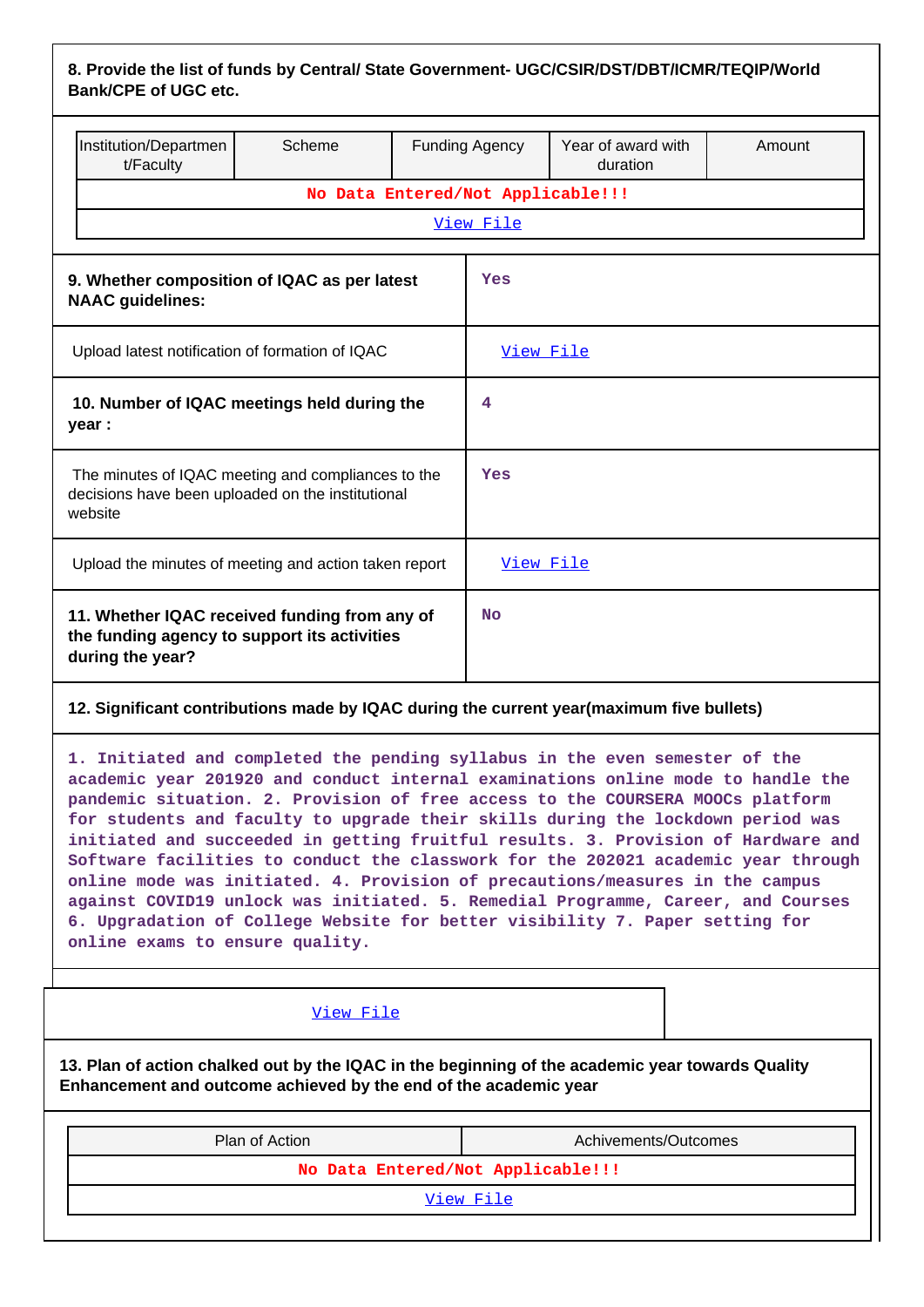**14. Whether AQAR was placed before statutory body ?**

| www.                                                                                                                 |                                                                                                                                                                                                                                                                                                                                                                                                                                                                                                                                                                                                                                                                                                                                                                                                                                                                                                                                                                                                                                                                                                                                                                                                      |
|----------------------------------------------------------------------------------------------------------------------|------------------------------------------------------------------------------------------------------------------------------------------------------------------------------------------------------------------------------------------------------------------------------------------------------------------------------------------------------------------------------------------------------------------------------------------------------------------------------------------------------------------------------------------------------------------------------------------------------------------------------------------------------------------------------------------------------------------------------------------------------------------------------------------------------------------------------------------------------------------------------------------------------------------------------------------------------------------------------------------------------------------------------------------------------------------------------------------------------------------------------------------------------------------------------------------------------|
| Name of Statutory Body                                                                                               | <b>Meeting Date</b>                                                                                                                                                                                                                                                                                                                                                                                                                                                                                                                                                                                                                                                                                                                                                                                                                                                                                                                                                                                                                                                                                                                                                                                  |
| Trustee Board                                                                                                        | 18-Aug-2020                                                                                                                                                                                                                                                                                                                                                                                                                                                                                                                                                                                                                                                                                                                                                                                                                                                                                                                                                                                                                                                                                                                                                                                          |
|                                                                                                                      |                                                                                                                                                                                                                                                                                                                                                                                                                                                                                                                                                                                                                                                                                                                                                                                                                                                                                                                                                                                                                                                                                                                                                                                                      |
| 15. Whether NAAC/or any other accredited<br>body(s) visited IQAC or interacted with it to<br>assess the functioning? | Yes                                                                                                                                                                                                                                                                                                                                                                                                                                                                                                                                                                                                                                                                                                                                                                                                                                                                                                                                                                                                                                                                                                                                                                                                  |
| Date of Visit                                                                                                        | $08 - Aug - 2018$                                                                                                                                                                                                                                                                                                                                                                                                                                                                                                                                                                                                                                                                                                                                                                                                                                                                                                                                                                                                                                                                                                                                                                                    |
| 16. Whether institutional data submitted to<br><b>AISHE:</b>                                                         | Yes                                                                                                                                                                                                                                                                                                                                                                                                                                                                                                                                                                                                                                                                                                                                                                                                                                                                                                                                                                                                                                                                                                                                                                                                  |
| Year of Submission                                                                                                   | 2020                                                                                                                                                                                                                                                                                                                                                                                                                                                                                                                                                                                                                                                                                                                                                                                                                                                                                                                                                                                                                                                                                                                                                                                                 |
| Date of Submission                                                                                                   | $09 - \text{Mar} - 2020$                                                                                                                                                                                                                                                                                                                                                                                                                                                                                                                                                                                                                                                                                                                                                                                                                                                                                                                                                                                                                                                                                                                                                                             |
| 17. Does the Institution have Management<br><b>Information System?</b>                                               | Yes                                                                                                                                                                                                                                                                                                                                                                                                                                                                                                                                                                                                                                                                                                                                                                                                                                                                                                                                                                                                                                                                                                                                                                                                  |
| If yes, give a brief descripiton and a list of modules<br>currently operational (maximum 500 words)                  | Institute currently has nine MIS<br>operational modules. MIS MODULES: 1.<br>Admission. 2. Employee Registration. 3.<br>Student registration. 4. Front office.<br>5. Fees collection. 6. Employee<br>attendance. 7. Payroll. (HR) 8.<br>Accounts. 9. Library. The principal<br>periodically holds meetings with the<br>Deans and Heads of departments and<br>takes decisions related to all academic<br>and administrative matters. The<br>Principal forwards these decisions to<br>the regulating authorities. On their<br>approval, the decisions are informed<br>and circulated among the heads of the<br>departments for execution. HODs<br>coordinate the internal activities of<br>their respective departments. General<br>Administration: The College operates in<br>both vertical and horizontal<br>directions. HOD's disburses the<br>information by conducting the faculty<br>meetings/ through email/ SMS to the<br>stakeholders which include staff,<br>students and their parents. Each<br>programme is managed by a programme<br>coordinator who works under the HOD.<br>The Administrative Officer looks after<br>the activities executed by clerical,<br>programming, data entry and |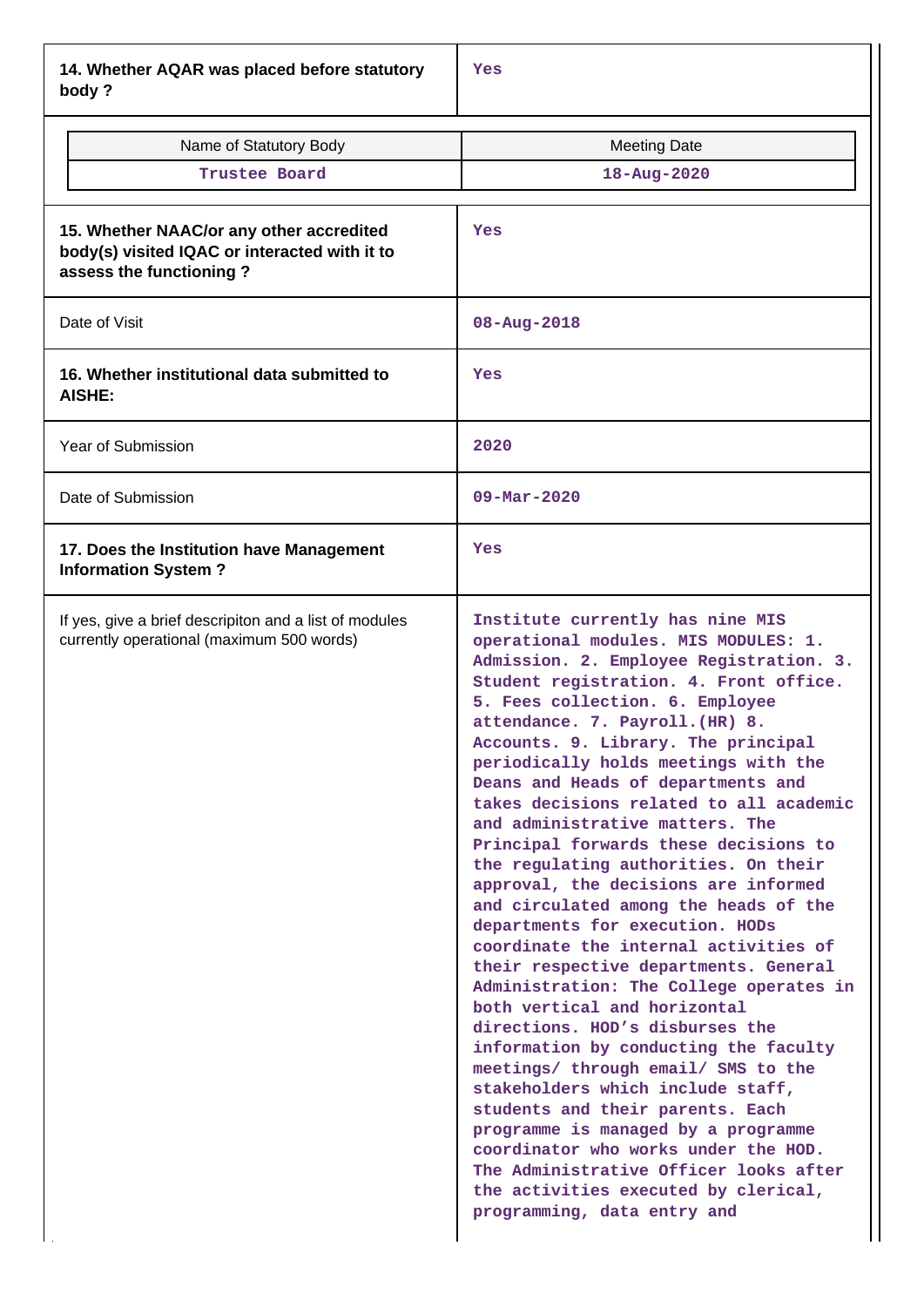**administrative staff. Tally software is in operation for administrative work (Payment of salaries, accountability of CL's/EL's/ML's etc and Student Records). All the monetary transactions (both the receipts and payments) are processed through CMS online software. The online feedback system has been taken up to foster transparency by inviting innovative ideas/suggestions for improvement in various academic and administrative functions.**

**Part B** 

# **CRITERION I – CURRICULAR ASPECTS**

#### **1.1 – Curriculum Planning and Implementation**

 1.1.1 – Institution has the mechanism for well planned curriculum delivery and documentation. Explain in 500 words

 **The Institution right now has the following mechanism for a successful conveyance of curriculum. IQAC plans a calendar of events for the entire academic year. Appropriately a plan of activity and its execution takes place under the supervision of the head of the Institution. Different committees are shaped to carry different responsibilities. All the heads of the departments are informed to carry their academic duties conjointly to preserve their academic records with respect to the curriculum. In general, quality improvement instructors are motivated to participate in courses, workshops, conferences, refresher courses, and introduction courses, etc. All the faculty members of the Institute prepare a lesson plan for each paper that is taught by him/her before the start of each semester, which is approved by the Head of the Department and Principal. The concerned faculty also maintains a class conduction data sheet, in which the day-to-day topic taught is filled by the faculty and duly signed by the student's representative. Various classroom teaching methods based on various needs of different subjects are regularly used for the effective delivery of the curriculum such as 1. Chalk and talk method. 2. PPT-OHP. 3. Dictation of class notes by teachers. 4. Conduct Periodical internal examinations. 5. Group discussion in the classroom.. 6. Paper presentation by the students. 7. Science students are provided adequate facilities for their practices classes. 8. Fieldwork/ project work/ visits are conducted regularly. 9. The institution collects feedback from the students at the end of every semester.**

| 1.1.2 – Certificate/ Diploma Courses introduced during the academic year |                 |                          |                 |                                                 |                      |  |  |
|--------------------------------------------------------------------------|-----------------|--------------------------|-----------------|-------------------------------------------------|----------------------|--|--|
| Certificate                                                              | Diploma Courses | Dates of<br>Introduction | <b>Duration</b> | Focus on employ<br>ability/entreprene<br>urship | Skill<br>Development |  |  |
| <b>NA</b>                                                                | <b>NA</b>       | Nil                      | 0               | <b>NA</b>                                       | <b>NA</b>            |  |  |
| 1.2 - Academic Flexibility                                               |                 |                          |                 |                                                 |                      |  |  |
| 1.2.1 – New programmes/courses introduced during the academic year       |                 |                          |                 |                                                 |                      |  |  |
| Programme Specialization<br>Dates of Introduction<br>Programme/Course    |                 |                          |                 |                                                 |                      |  |  |
| No Data Entered/Not Applicable !!!                                       |                 |                          |                 |                                                 |                      |  |  |
| View File                                                                |                 |                          |                 |                                                 |                      |  |  |
|                                                                          |                 |                          |                 |                                                 |                      |  |  |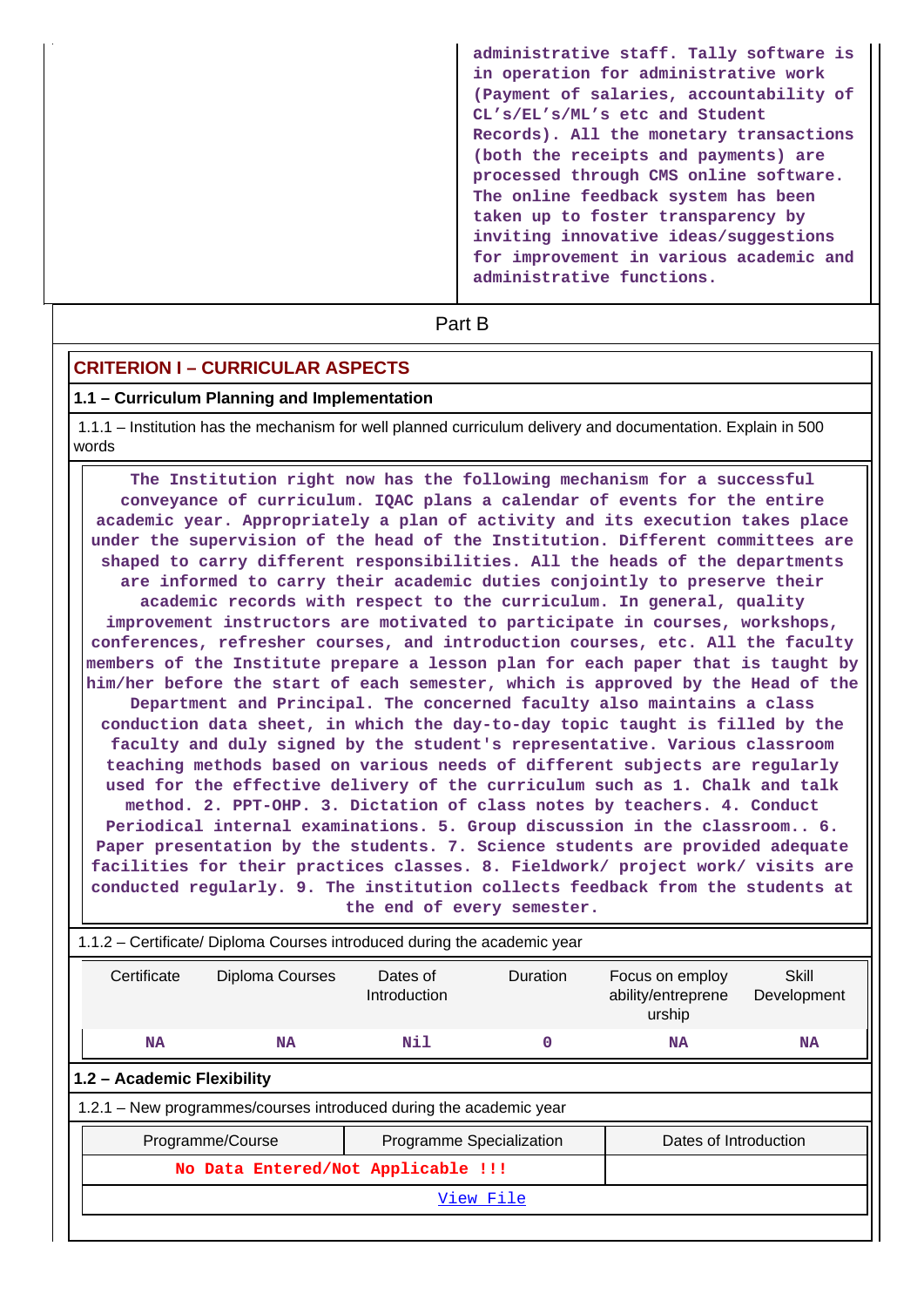1.2.2 – Programmes in which Choice Based Credit System (CBCS)/Elective course system implemented at the affiliated Colleges (if applicable) during the academic year.

| Name of programmes adopting<br><b>CBCS</b>                                                                                                                   | Programme Specialization              | Date of implementation of<br><b>CBCS/Elective Course System</b>                 |  |  |  |  |  |
|--------------------------------------------------------------------------------------------------------------------------------------------------------------|---------------------------------------|---------------------------------------------------------------------------------|--|--|--|--|--|
| <b>BTech</b>                                                                                                                                                 | Computer Science                      | 17/07/2018                                                                      |  |  |  |  |  |
| <b>BTech</b>                                                                                                                                                 | Mechanical                            | 17/08/2018                                                                      |  |  |  |  |  |
| <b>BTech</b>                                                                                                                                                 | Civil                                 | 17/07/2018                                                                      |  |  |  |  |  |
| <b>BTech</b>                                                                                                                                                 | Electrical &<br>Electronics           | 17/07/2018                                                                      |  |  |  |  |  |
| <b>BTech</b>                                                                                                                                                 | Electrical                            | 17/07/2018                                                                      |  |  |  |  |  |
| <b>BTech</b>                                                                                                                                                 | Electronics and<br>Communication      | 17/07/2018                                                                      |  |  |  |  |  |
| <b>MBA</b>                                                                                                                                                   | Masters Of Business<br>Administration | 17/07/2018                                                                      |  |  |  |  |  |
| <b>MCA</b>                                                                                                                                                   | Masters of Computer<br>Application    | 17/07/2018                                                                      |  |  |  |  |  |
| 1.2.3 - Students enrolled in Certificate/ Diploma Courses introduced during the year                                                                         |                                       |                                                                                 |  |  |  |  |  |
| Certificate<br>Diploma Course                                                                                                                                |                                       |                                                                                 |  |  |  |  |  |
| <b>Number of Students</b>                                                                                                                                    | Nil                                   | Nil                                                                             |  |  |  |  |  |
| 1.3 - Curriculum Enrichment                                                                                                                                  |                                       |                                                                                 |  |  |  |  |  |
| 1.3.1 - Value-added courses imparting transferable and life skills offered during the year                                                                   |                                       |                                                                                 |  |  |  |  |  |
| <b>Value Added Courses</b>                                                                                                                                   | Date of Introduction                  | Number of Students Enrolled                                                     |  |  |  |  |  |
| NA                                                                                                                                                           | Nill                                  | Nill                                                                            |  |  |  |  |  |
|                                                                                                                                                              | View File                             |                                                                                 |  |  |  |  |  |
| 1.3.2 - Field Projects / Internships under taken during the year                                                                                             |                                       |                                                                                 |  |  |  |  |  |
| Project/Programme Title                                                                                                                                      | Programme Specialization              | No. of students enrolled for Field<br>Projects / Internships                    |  |  |  |  |  |
| No Data Entered/Not Applicable !!!                                                                                                                           |                                       |                                                                                 |  |  |  |  |  |
|                                                                                                                                                              | View File                             |                                                                                 |  |  |  |  |  |
| 1.4 - Feedback System                                                                                                                                        |                                       |                                                                                 |  |  |  |  |  |
| 1.4.1 – Whether structured feedback received from all the stakeholders.                                                                                      |                                       |                                                                                 |  |  |  |  |  |
| <b>Students</b>                                                                                                                                              |                                       | Yes                                                                             |  |  |  |  |  |
| <b>Teachers</b>                                                                                                                                              |                                       | Yes                                                                             |  |  |  |  |  |
| Employers                                                                                                                                                    |                                       | No                                                                              |  |  |  |  |  |
| Alumni                                                                                                                                                       | No.                                   |                                                                                 |  |  |  |  |  |
| Parents                                                                                                                                                      | No                                    |                                                                                 |  |  |  |  |  |
| 1.4.2 - How the feedback obtained is being analyzed and utilized for overall development of the institution?<br>(maximum 500 words)                          |                                       |                                                                                 |  |  |  |  |  |
| <b>Feedback Obtained</b>                                                                                                                                     |                                       |                                                                                 |  |  |  |  |  |
| feedback and student feedback. Faculty feedback from the students for the<br>respective course is taken once a semester on various teaching/learning aspects |                                       | Feedback forms/formats are designed for the stakeholders. This includes faculty |  |  |  |  |  |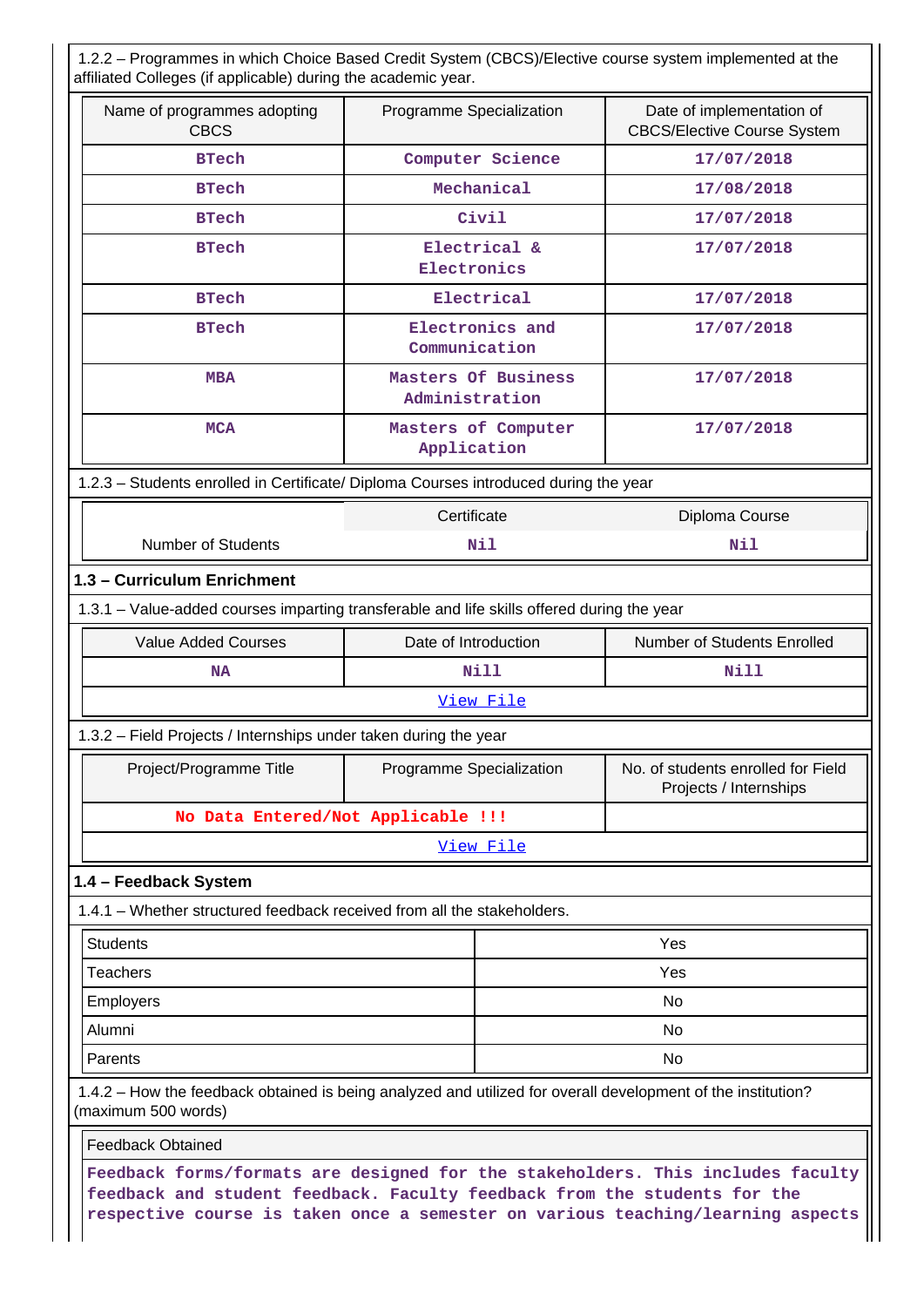**and it is analyzed by a committee, comprising of the HODs, head of the institute, trustees, and GM-Admin. After analysis, corrective measures if any, are informed to the respective faculties for further improvements. A feedback section has been installed on the official website of the institute, which is accessible to all the stakeholders so that they can give their feedback/ suggestions for improvements,**

# **CRITERION II – TEACHING- LEARNING AND EVALUATION**

# **2.1 – Student Enrolment and Profile**

# 2.1.1 – Demand Ratio during the year

| Name of the<br>Programme | Programme<br>Specialization                    | Number of seats<br>available | Number of<br>Application received | <b>Students Enrolled</b> |  |  |
|--------------------------|------------------------------------------------|------------------------------|-----------------------------------|--------------------------|--|--|
| <b>MCA</b>               | Master of<br>Computer<br>Application           | 60                           | 22                                | 22                       |  |  |
| <b>MBA</b>               | Master of<br><b>Business</b><br>Administration | 60                           | 56                                | 56                       |  |  |
| <b>BTech</b>             | Mechanical<br>Engineering                      | 60                           | 25                                | 25                       |  |  |
| <b>BTech</b>             | Electrical<br>and Electronics<br>Engineering   | 60                           | 4                                 | $\overline{\mathbf{4}}$  |  |  |
| <b>BTech</b>             | Electrical<br>Engineering                      | 60                           | 13                                | 13                       |  |  |
| <b>BTech</b>             | Civil<br>Engineering                           | 120                          | 20                                | 20                       |  |  |
| <b>BTech</b>             | Computer<br>Science                            | 60                           | 44                                | 44                       |  |  |
| No file uploaded.        |                                                |                              |                                   |                          |  |  |

### **2.2 – Catering to Student Diversity**

2.2.1 – Student - Full time teacher ratio (current year data)

| Year | Number of          | Number of          | Number of                          | Number of         | Number of        |
|------|--------------------|--------------------|------------------------------------|-------------------|------------------|
|      | students enrolled  | students enrolled  | fulltime teachers                  | fulltime teachers | teachers         |
|      | in the institution | in the institution | available in the                   | available in the  | teaching both UG |
|      | (UG)               | (PG)               | institution                        | institution       | and PG courses   |
|      |                    |                    | teaching only UG Iteaching only PG |                   |                  |
|      |                    |                    | courses                            | courses           |                  |
| 2019 | 1340               | 133                | 110                                | 18                | Nill             |

# **2.3 – Teaching - Learning Process**

 2.3.1 – Percentage of teachers using ICT for effective teaching with Learning Management Systems (LMS), Elearning resources etc. (current year data)

| Number of<br>Teachers on Roll | Number of<br>teachers using<br>ICT (LMS, e-<br>Resources) | <b>ICT Tools and</b><br>resources<br>available | Number of ICT<br>enabled<br><b>Classrooms</b> | Numberof smart<br>classrooms | E-resources and<br>techniques used |  |
|-------------------------------|-----------------------------------------------------------|------------------------------------------------|-----------------------------------------------|------------------------------|------------------------------------|--|
| 128                           | 42                                                        | 18                                             | 10                                            |                              | Nill                               |  |
| No file uploaded.             |                                                           |                                                |                                               |                              |                                    |  |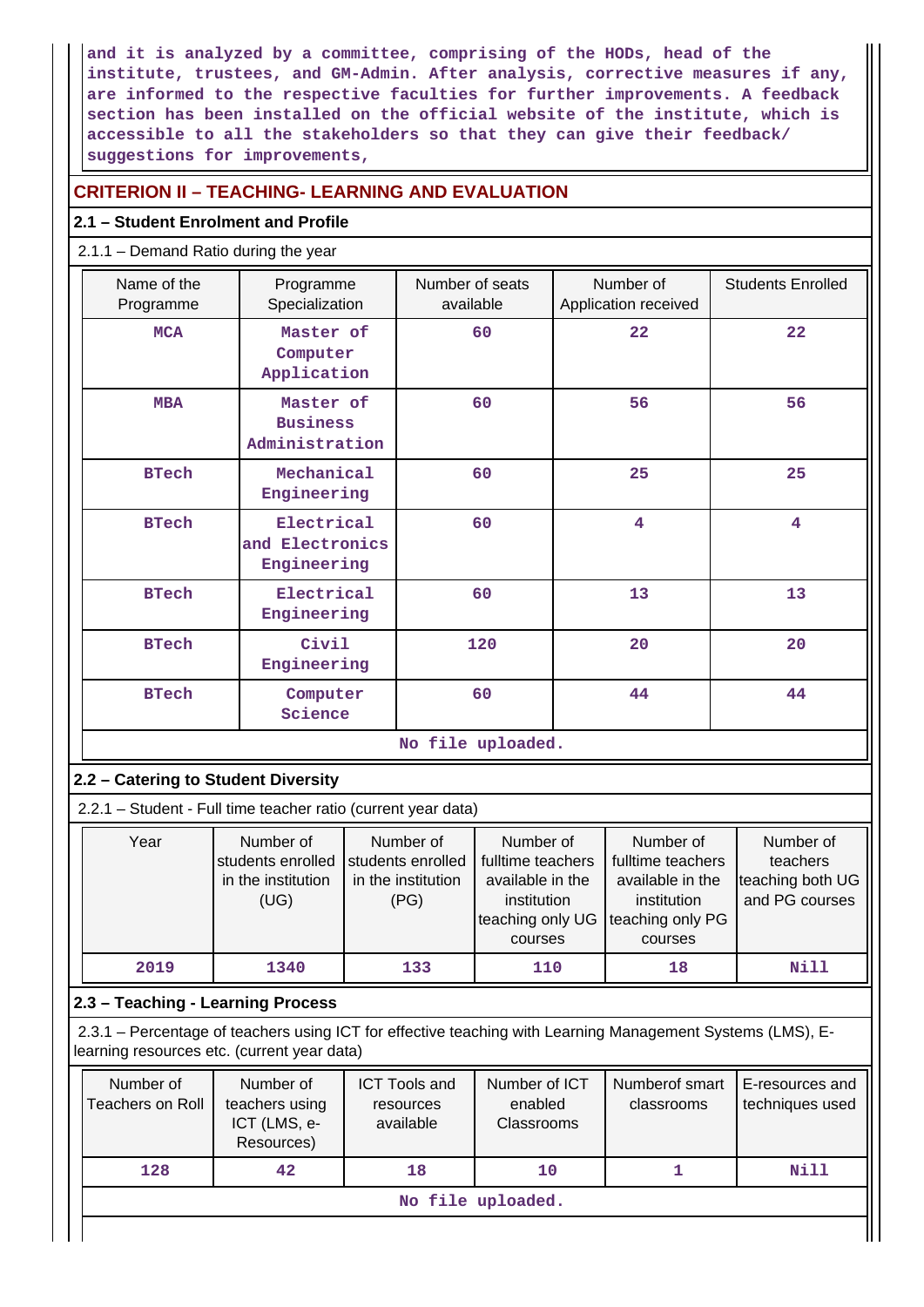#### **No file uploaded.**

#### 2.3.2 – Students mentoring system available in the institution? Give details. (maximum 500 words)

 Student mentoring system is available in the College at different levels: academic, personal, and psycho-social support, professional and career counseling, and other services. Notwithstanding the Covid-19 Pandemic and the Lockdown since March 2020, the student mentoring system was facilitated and continued online quite remarkably and successfully. Academic counseling is available for all students. The students are mentored at the time of admissions on the nature and prospects of the discipline that they wish to choose. Later, the new entrants are mentored at the time of Orientation. In addition, Tutorial Classes and Student-Faculty Committee (SFC) meetings are important forums that facilitate one-to-one interaction between the mentor-mentee. In the Tutorial Classes, the teachers meet smaller groups of students to help them in resolving their curricular and other academic needs. In these classes, the students can discuss their academic and discipline related problems without any hesitation or peer pressure. Tutorial Classes are significantly valuable for slow learners and Hindi medium students. The SFC is another agency that strengthens mentor-mentee relationships and facilitates open and free discussion on broader academic matters related to College infrastructure and facilities, library, organizing seminars or conferences, educational field trips, or any other curricular and co-curricular issue. The faculty mentors the students in writing research papers and projects and presentations for conferences within and outside the College. More importantly, the faculty mentors the students on matters related to higher studies, choosing an option for the future and/or any support or guidance for their different entrance tests. Students of all Department Academic Societies are mentored by their teachers to organize, interact and lead the Society. Similarly, Extension Activities like NSS, NCC, Community Outreach Programs, Extra-Curricular Activities, and Students Union have faculty mentors who advise and guide the students in organizational and leadership qualities and building peer rapport and interaction within these societies. The Student Assembly facilitates peer mentoring as well as mentoring by teachers including the Principal of the College. Professional Counselling is provided by a part-time Counsellor appointed by the College for personal and psycho-social support of the students. Issues of socialization arise in all categories of students, including students with disabilities and these are handled by the College Counsellor and/or mentor from the faculty. In addition to mentoring by their respective teachers, the students are counselled and mentored on different career options by the Career Guidance and Placement Cell (CGPC) of the College. It organizes employability skill workshops such as communication skills, self-presentation especially during interviews, resume writing, soft skills, etc. and preplacement workshops and seminars by industry representatives and higher education experts to create awareness among students about higher education and other job opportunities. The CGPC also organizes Job Fairs to facilitate students into seeking careers and other opportunities. Equal Opportunity Cell and Enabling Unit of the College is an important body that mentors differently-abled students. It organizes workshops and training programs for them to provide psychological support and career counseling. Mobility training programs and computer skill development programs, held regularly, are availed by all such students.

| Number of students enrolled in the<br>institution                                                                                                                                              |                                                                                                            | Number of fulltime teachers |  |                                                                             | Mentor: Mentee Ratio                        |                             |  |  |  |  |
|------------------------------------------------------------------------------------------------------------------------------------------------------------------------------------------------|------------------------------------------------------------------------------------------------------------|-----------------------------|--|-----------------------------------------------------------------------------|---------------------------------------------|-----------------------------|--|--|--|--|
|                                                                                                                                                                                                | No Data Entered/Not Applicable !!!                                                                         |                             |  |                                                                             |                                             |                             |  |  |  |  |
| 2.4 - Teacher Profile and Quality                                                                                                                                                              |                                                                                                            |                             |  |                                                                             |                                             |                             |  |  |  |  |
| 2.4.1 – Number of full time teachers appointed during the year                                                                                                                                 |                                                                                                            |                             |  |                                                                             |                                             |                             |  |  |  |  |
| No. of filled positions<br>No. of sanctioned<br>positions                                                                                                                                      |                                                                                                            | Vacant positions            |  |                                                                             | Positions filled during<br>the current year | No. of faculty with<br>Ph.D |  |  |  |  |
| 128<br>128                                                                                                                                                                                     |                                                                                                            | Nill                        |  |                                                                             |                                             | Nill                        |  |  |  |  |
| 2.4.2 – Honours and recognition received by teachers (received awards, recognition, fellowships at State, National,<br>International level from Government, recognised bodies during the year) |                                                                                                            |                             |  |                                                                             |                                             |                             |  |  |  |  |
| Year of Award                                                                                                                                                                                  | Name of full time teachers<br>receiving awards from<br>state level, national level,<br>international level | Designation<br>bodies       |  | Name of the award,<br>fellowship, received from<br>Government or recognized |                                             |                             |  |  |  |  |
| Nill                                                                                                                                                                                           | <b>NA</b>                                                                                                  |                             |  | Nill                                                                        |                                             | <b>NA</b>                   |  |  |  |  |
| No file uploaded.                                                                                                                                                                              |                                                                                                            |                             |  |                                                                             |                                             |                             |  |  |  |  |
| 2.5 - Evaluation Process and Reforms                                                                                                                                                           |                                                                                                            |                             |  |                                                                             |                                             |                             |  |  |  |  |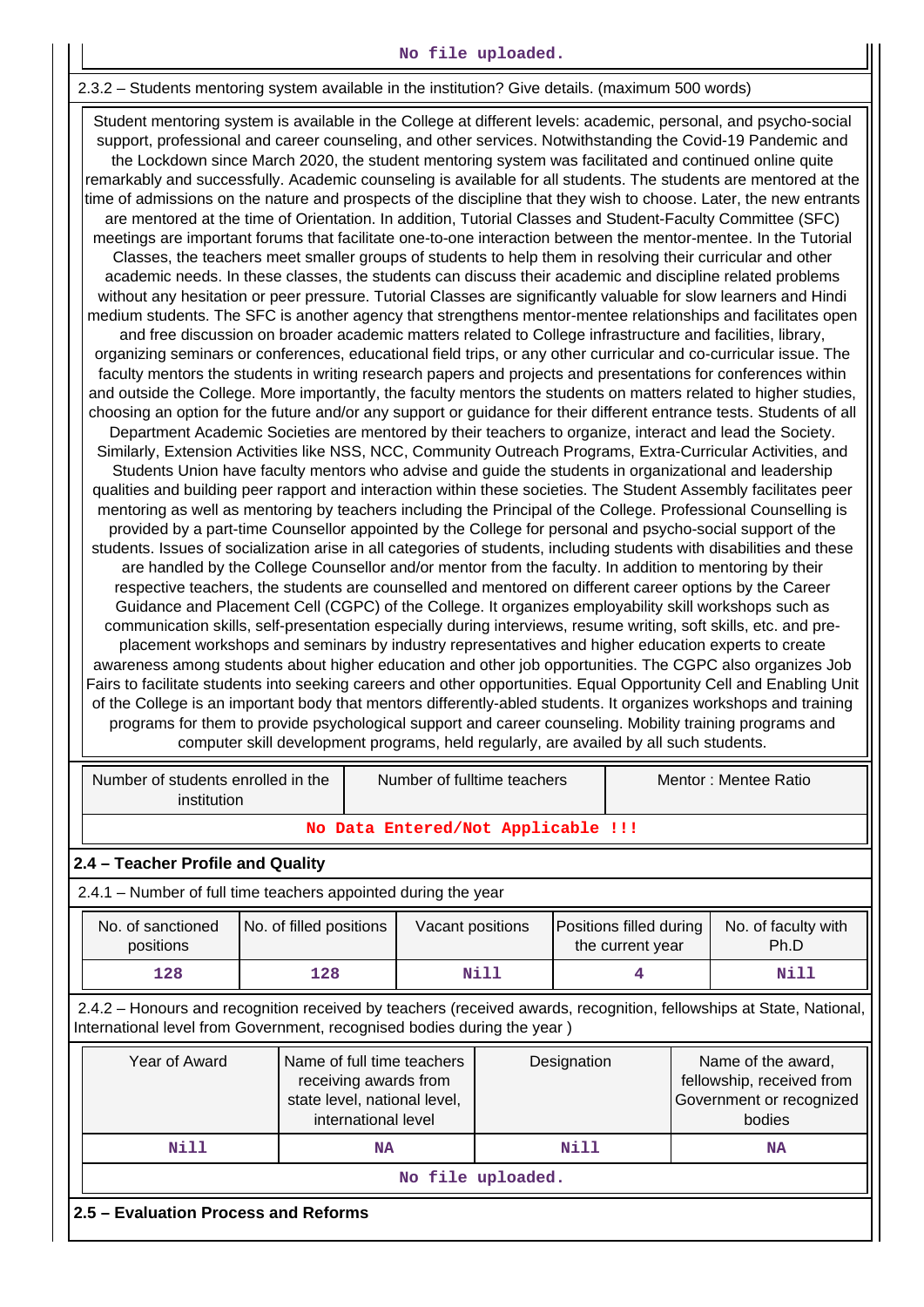2.5.1 – Number of days from the date of semester-end/ year- end examination till the declaration of results during the year

| Programme Name    | Programme Code | Semester/year | Last date of the last<br>semester-end/year-<br>end examination | Date of declaration of<br>results of semester-<br>end/ year- end<br>examination |  |  |  |  |
|-------------------|----------------|---------------|----------------------------------------------------------------|---------------------------------------------------------------------------------|--|--|--|--|
| <b>MBA</b>        | $_{\rm PG}$    | <b>Odd</b>    | 17/01/2020                                                     | 17/03/2020                                                                      |  |  |  |  |
| <b>MCA</b>        | $_{\rm PG}$    | <b>Odd</b>    | 17/01/2020                                                     | 17/03/2020                                                                      |  |  |  |  |
| <b>BTech</b>      | <b>UG</b>      | <b>Odd</b>    | 17/01/2020                                                     | 17/03/2020                                                                      |  |  |  |  |
| <b>MBA</b>        | $_{\rm PG}$    | Even          | 18/07/2020                                                     | 20/07/2020                                                                      |  |  |  |  |
| <b>MCA</b>        | $_{\rm PG}$    | Even          | 18/07/2020                                                     | 20/07/2020                                                                      |  |  |  |  |
| <b>BTech</b>      | UG             | Even          | 18/07/2020                                                     | 20/07/2020                                                                      |  |  |  |  |
| No file uploaded. |                |               |                                                                |                                                                                 |  |  |  |  |

#### 2.5.2 – Reforms initiated on Continuous Internal Evaluation(CIE) system at the institutional level (250 words)

 **The College, a constituent College of the Maulana Abul Kalam Azad University of Technology, West Bengal, is obliged to implement all directives of the University regarding continuous internal evaluation. These include the system of Internal Evaluation of Papers on Skill Enhancement Course, Ability Enhancement Compulsory Course, and Internal Assessment in all Disciplines for all Papers, which have the provision of 25 marks per paper in each program out of which 5 is for Attendance and 10 each for Class Test and Assignment. During the Lockdown following Covid-19 Pandemic, Online Assignments were taken from the students. It is worth reporting that despite the several problems that some of the students faced with regard to WiFi or internet connection or not having Laptops, the submission of assignments was almost 100. The College adheres to the factor of student attendance in all assessments, which serves as an incentive for regularity and academic discipline. The schedule for Class Tests/Assignments is notified to the students in advance and uploaded on the respective department portals of the College Website. The schedules announced are strictly adhered to. The Principal through the Academic Standards Committee of the College monitors the effective implementation of the schedule. Each department has a Monitoring Committee that verifies the internal assessment data of the students before it is put for display for the students to check. Discrepancies or grievances of the students, if any, are assessed and resolved by departments before submission to the College Monitoring Committee, and the College Exam Cell, which is an interface between the College and the University. Lockdown, notwithstanding, Internal Assessment Data was uploaded on the University Portal and displayed on College Website with complete regularity and efficiency. It was kept open for Student Grievances and Redressal. This made it possible for the students, who used to sign the Internal Assessment Data in normal times, to verify it online. Internal Assessment Data was sent to the University as it would have in normal times subsequent to the approval of the College Monitoring Committee. The College has a system of Student Feedback, which facilitates effective implementation of evaluation processes. Internal Assessment Data is available online under the Tab Students Information System on the College Website for all stakeholders. Ensuring transparency, the system**

**of evaluation is effectively implemented.**

 2.5.3 – Academic calendar prepared and adhered for conduct of Examination and other related matters (250 words)

 **Since the College is a Constituent College of the Maulana Abul Kalam University of Technology, West Bengal, the Academic Calendar prepared by the University for the Conduct of Examinations and other related matters are strictly adhered**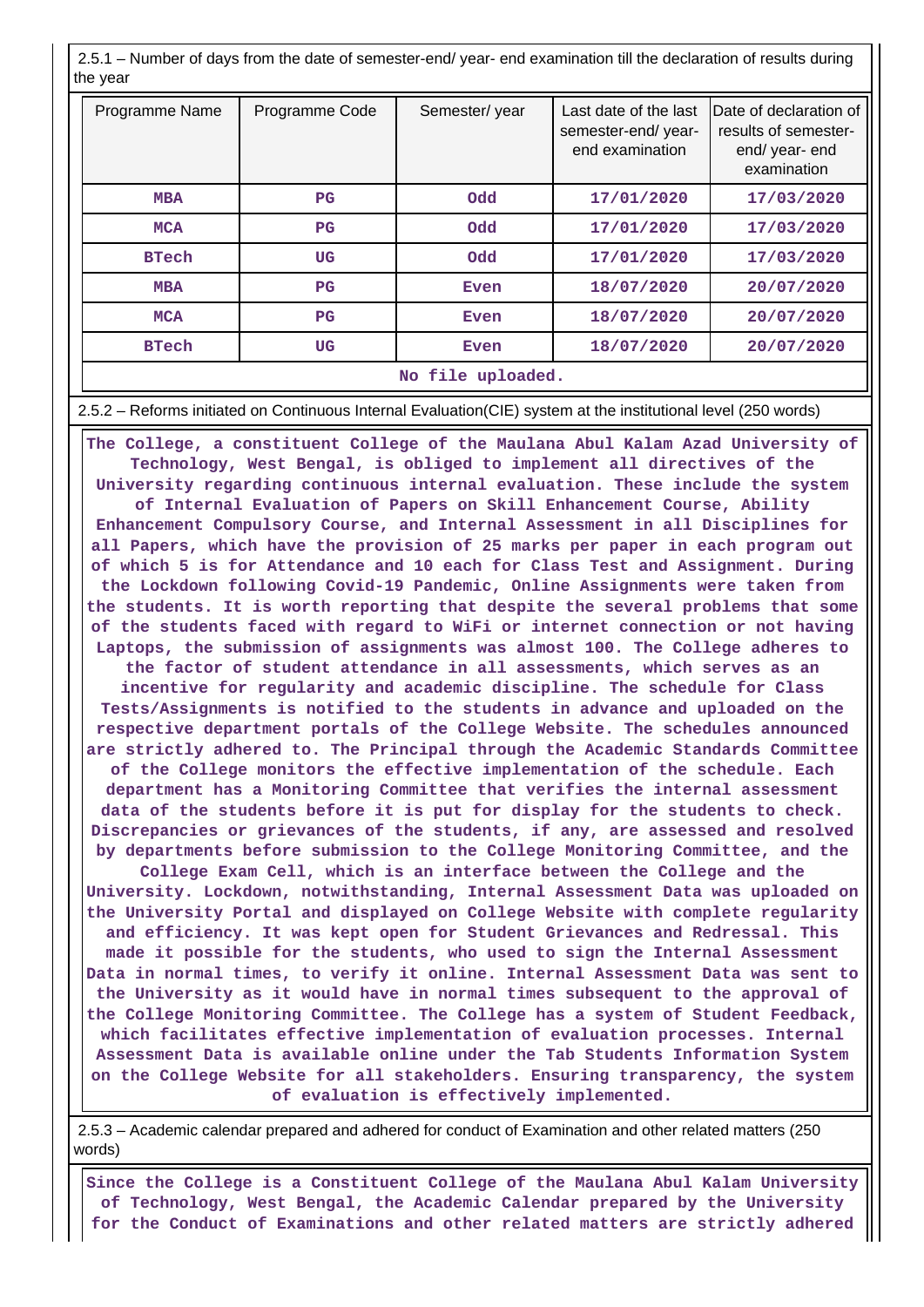**to by the College and followed in letter and spirit. Following the Covid-19 Pandemic and Lockdown, the University announced Online Examination . The College carried out the instructions of the University related to online examinations smoothly and efficiently. In accordance with the directives of the University Online, Practical Exams were conducted for both 'intermediate' and 'terminal' students. The College facilitated the Online Examination for the Students by creating e-mail ids and department e-mail ids for the students in case they had exam-related queries. While the College follows the norms laid down by the University, it is free to supplement them to ensure academic standards and transparency. Stakeholders are informed about all the norms and directives received from the University through the College Prospectus that contains all the information on the Academic Calendar and Conduct of Examinations. Rules and regulations regarding examinations and academic calendar are further explained at the Orientation Program organized by the College for the new entrants. Yet another forum for transmitting information on these matters is Student-Faculty Committee (SFC) Meeting held every Semester. All directions received from the University regarding Academic Calendar and Conduct of Examinations is communicated to the Faculty through Group Email and is also uploaded on the College Website and College Notice Boards. The directives of the University pertaining to these are informed and discussed by the Principal in the Staff Council. The Internal Assessment Data is uploaded on the Student Information System (SIS) on the College Website for verification by the students. It is sent to the University only after the final verification.**

#### **2.6 – Student Performance and Learning Outcomes**

 2.6.1 – Program outcomes, program specific outcomes and course outcomes for all programs offered by the institution are stated and displayed in website of the institution (to provide the weblink)

https://www.rerf.in/coutcome.php

|                   |                   |                                        |                                                                       |                                                              | 2.6.2 - Pass percentage of students |  |  |  |  |  |  |  |  |  |
|-------------------|-------------------|----------------------------------------|-----------------------------------------------------------------------|--------------------------------------------------------------|-------------------------------------|--|--|--|--|--|--|--|--|--|
| Programme<br>Code | Programme<br>Name | Programme<br>Specialization            | Number of<br>students<br>appeared in the<br>final year<br>examination | Number of<br>students passed<br>in final year<br>examination | Pass Percentage                     |  |  |  |  |  |  |  |  |  |
| $_{\rm PG}$       | <b>MCA</b>        | Computer<br>Application                | 33                                                                    | 33                                                           | 100                                 |  |  |  |  |  |  |  |  |  |
| $_{\rm PG}$       | <b>MBA</b>        | <b>Business A</b><br>dministratio<br>n | 34                                                                    | 34                                                           | 100                                 |  |  |  |  |  |  |  |  |  |
| <b>UG</b>         | <b>BTech</b>      | Electrical<br>and<br>Electronics       | 32                                                                    | 31                                                           | 96.88                               |  |  |  |  |  |  |  |  |  |
| <b>UG</b>         | <b>BTech</b>      | Electronics<br>and Communic<br>ation   | 63                                                                    | 63                                                           | 100                                 |  |  |  |  |  |  |  |  |  |
| <b>UG</b>         | <b>BTech</b>      | Electrical                             | 53                                                                    | 53                                                           | 100                                 |  |  |  |  |  |  |  |  |  |
| <b>UG</b>         | <b>BTech</b>      | Computer<br>Science                    | 65                                                                    | 65                                                           | 100                                 |  |  |  |  |  |  |  |  |  |
| <b>UG</b>         | <b>BTech</b>      | Mechanical                             | 65                                                                    | 65                                                           | 100                                 |  |  |  |  |  |  |  |  |  |
| <b>UG</b>         | <b>BTech</b>      | Civil                                  | 142                                                                   | 142                                                          | 100                                 |  |  |  |  |  |  |  |  |  |
|                   |                   |                                        | No file uploaded.                                                     |                                                              |                                     |  |  |  |  |  |  |  |  |  |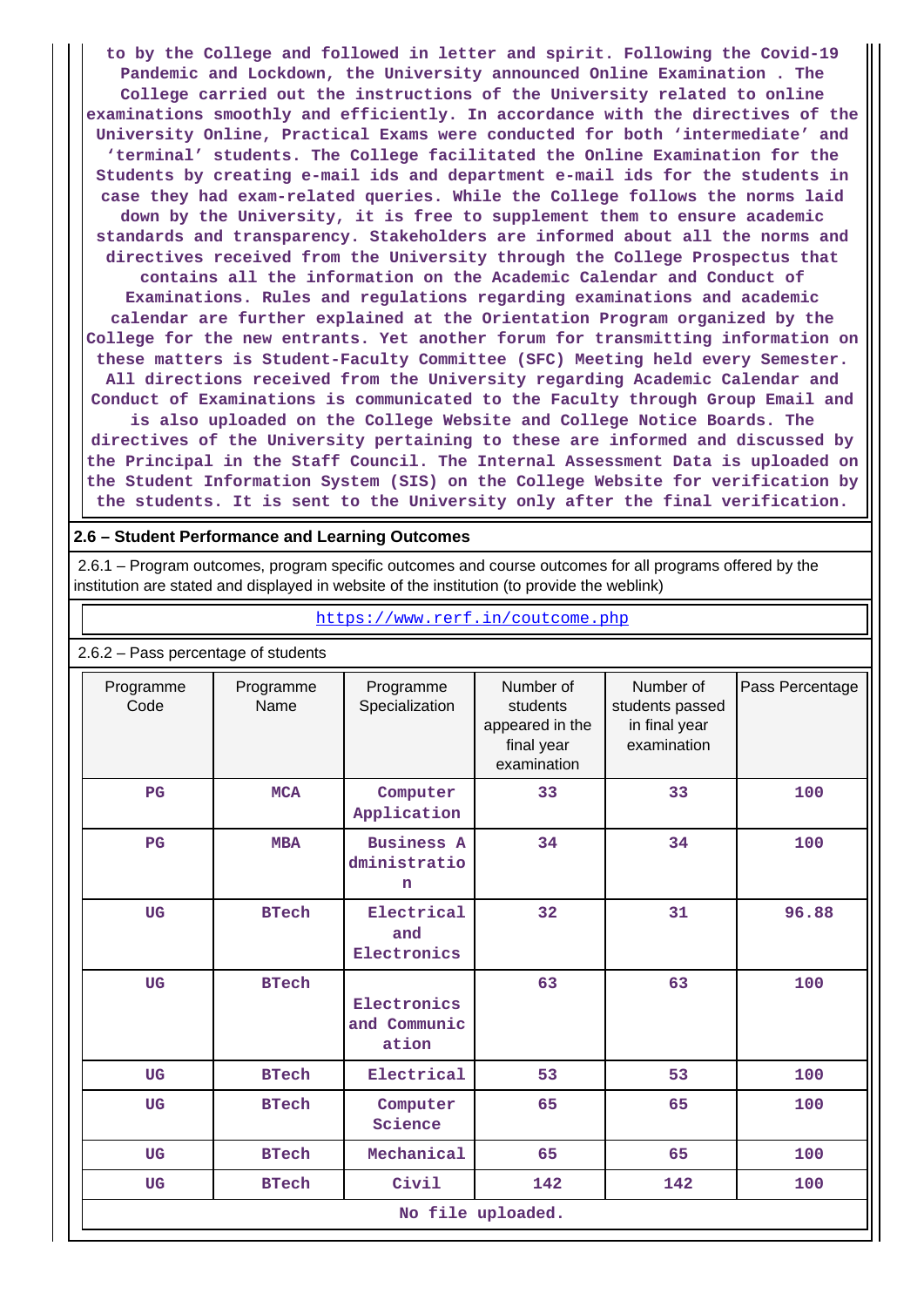#### **2.7 – Student Satisfaction Survey** 2.7.1 – Student Satisfaction Survey (SSS) on overall institutional performance (Institution may design the questionnaire) (results and details be provided as weblink) https://www.rerf.in/feedback.php **CRITERION III – RESEARCH, INNOVATIONS AND EXTENSION 3.1 – Resource Mobilization for Research** 3.1.1 – Research funds sanctioned and received from various agencies, industry and other organisations Nature of the Project | Duration | Name of the funding agency Total grant sanctioned Amount received during the year  **Nill 0 NA 0 0** View File **3.2 – Innovation Ecosystem** 3.2.1 – Workshops/Seminars Conducted on Intellectual Property Rights (IPR) and Industry-Academia Innovative practices during the year Title of workshop/seminar The Name of the Dept. The Date Date **IONIC (Hybrid Mobile App Development) CSE 11/09/2019 Industry Connect on Advance Digital Technology Trends CSE 21/03/2020 Web Development using PHP with Angular JS CSE 07/04/2020** 3.2.2 – Awards for Innovation won by Institution/Teachers/Research scholars/Students during the year Title of the innovation | Name of Awardee | Awarding Agency | Date of award | Category  **The Joy of Computing using Python Nirmalya Ganguly (EE Student) NPTEL 01/02/2020 Certification as EliteGold Fundamentals of electronic device fabrication Dr. ANINDITA DAS (Faculty BSH-Dept.) NPTEL 01/02/2020 Certification as EliteSilver FDP Ethics in Engineering Practice Mitrani Ghosh (EE Student) NPTEL 27/07/2019 Certification as EliteSilver No file uploaded.** 3.2.3 – No. of Incubation centre created, start-ups incubated on campus during the year Incubation **Center** Name | Sponsered By | Name of the Start-up Nature of Startup Date of Commencement  **0 NA NA NA NA Nill No file uploaded. 3.3 – Research Publications and Awards** 3.3.1 – Incentive to the teachers who receive recognition/awards **National International International International**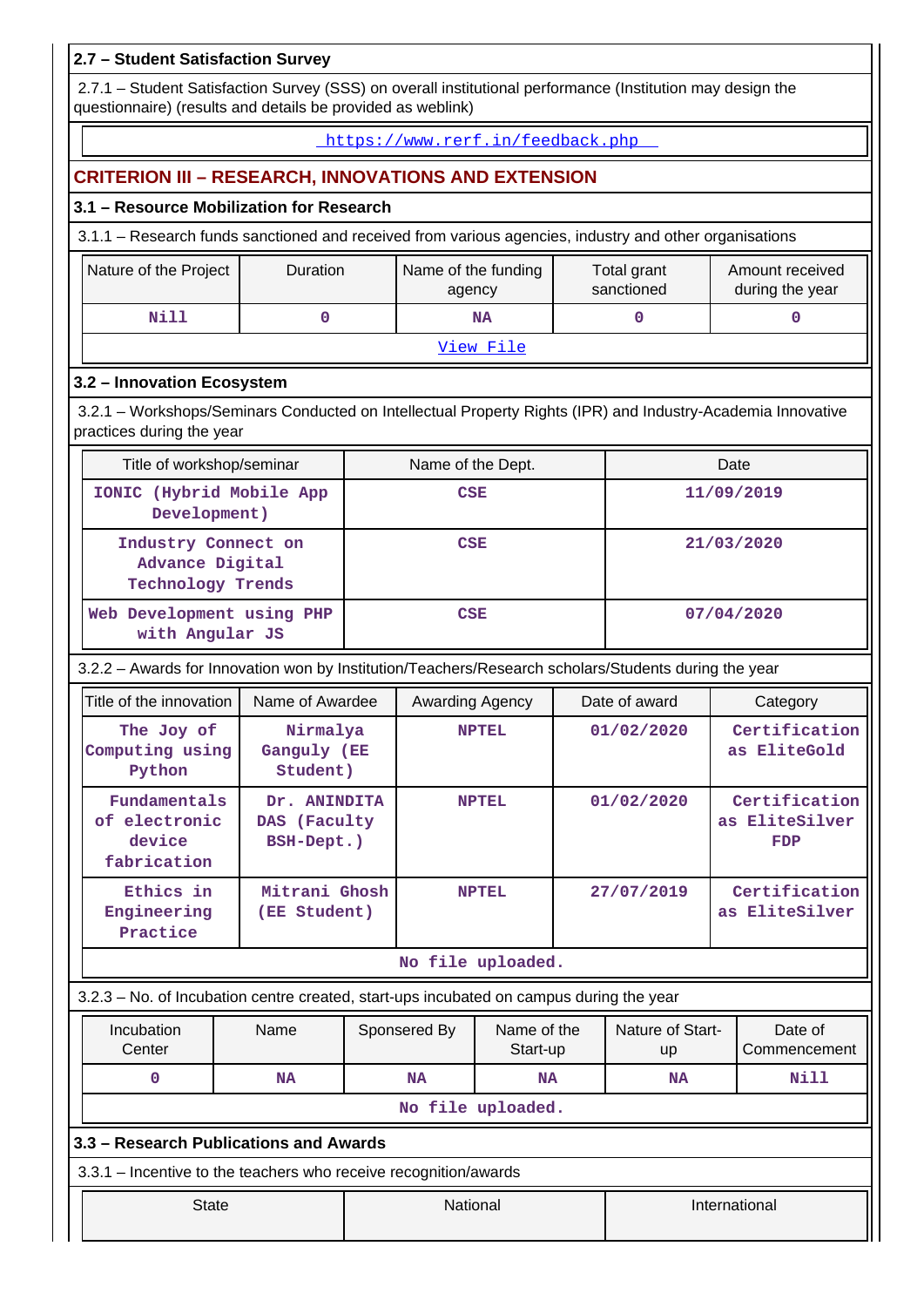| $\mathbf 0$                                                                                                                                                           |                                                                                                                                                                                   |                                    | 0                      |                                                          |                       |              |                                                                    | 0                                                        |                                                                    |  |
|-----------------------------------------------------------------------------------------------------------------------------------------------------------------------|-----------------------------------------------------------------------------------------------------------------------------------------------------------------------------------|------------------------------------|------------------------|----------------------------------------------------------|-----------------------|--------------|--------------------------------------------------------------------|----------------------------------------------------------|--------------------------------------------------------------------|--|
| 3.3.2 - Ph. Ds awarded during the year (applicable for PG College, Research Center)                                                                                   |                                                                                                                                                                                   |                                    |                        |                                                          |                       |              |                                                                    |                                                          |                                                                    |  |
|                                                                                                                                                                       | Name of the Department                                                                                                                                                            |                                    |                        |                                                          |                       |              | Number of PhD's Awarded                                            |                                                          |                                                                    |  |
|                                                                                                                                                                       | <b>NA</b>                                                                                                                                                                         |                                    |                        |                                                          |                       |              | Nill                                                               |                                                          |                                                                    |  |
| 3.3.3 - Research Publications in the Journals notified on UGC website during the year                                                                                 |                                                                                                                                                                                   |                                    |                        |                                                          |                       |              |                                                                    |                                                          |                                                                    |  |
| <b>Type</b>                                                                                                                                                           |                                                                                                                                                                                   | Department                         |                        |                                                          | Number of Publication |              |                                                                    | Average Impact Factor (if<br>any)                        |                                                                    |  |
| International                                                                                                                                                         |                                                                                                                                                                                   | <b>CSE</b>                         |                        |                                                          | 8                     |              |                                                                    |                                                          | 2.27                                                               |  |
| National                                                                                                                                                              |                                                                                                                                                                                   | <b>MCA</b>                         |                        |                                                          | 1                     |              |                                                                    |                                                          | 3.09                                                               |  |
| International                                                                                                                                                         |                                                                                                                                                                                   | <b>ECE</b>                         |                        |                                                          | 17                    |              |                                                                    |                                                          | 3.44                                                               |  |
|                                                                                                                                                                       |                                                                                                                                                                                   |                                    | No file uploaded.      |                                                          |                       |              |                                                                    |                                                          |                                                                    |  |
| 3.3.4 - Books and Chapters in edited Volumes / Books published, and papers in National/International Conference<br>Proceedings per Teacher during the year            |                                                                                                                                                                                   |                                    |                        |                                                          |                       |              |                                                                    |                                                          |                                                                    |  |
|                                                                                                                                                                       | Number of Publication<br>Department                                                                                                                                               |                                    |                        |                                                          |                       |              |                                                                    |                                                          |                                                                    |  |
|                                                                                                                                                                       | <b>CSE</b>                                                                                                                                                                        |                                    |                        |                                                          |                       |              | 3                                                                  |                                                          |                                                                    |  |
|                                                                                                                                                                       | <b>MCA</b><br>1                                                                                                                                                                   |                                    |                        |                                                          |                       |              |                                                                    |                                                          |                                                                    |  |
| No file uploaded.                                                                                                                                                     |                                                                                                                                                                                   |                                    |                        |                                                          |                       |              |                                                                    |                                                          |                                                                    |  |
| 3.3.5 - Bibliometrics of the publications during the last Academic year based on average citation index in Scopus/<br>Web of Science or PubMed/ Indian Citation Index |                                                                                                                                                                                   |                                    |                        |                                                          |                       |              |                                                                    |                                                          |                                                                    |  |
| Title of the<br>Paper                                                                                                                                                 | Name of<br>Author                                                                                                                                                                 | Title of journal                   | Year of<br>publication |                                                          | <b>Citation Index</b> |              | Institutional<br>affiliation as<br>mentioned in<br>the publication |                                                          | Number of<br>citations<br>excluding self<br>citation               |  |
|                                                                                                                                                                       |                                                                                                                                                                                   | No Data Entered/Not Applicable !!! |                        |                                                          |                       |              |                                                                    |                                                          |                                                                    |  |
|                                                                                                                                                                       |                                                                                                                                                                                   |                                    |                        | View File                                                |                       |              |                                                                    |                                                          |                                                                    |  |
| 3.3.6 - h-Index of the Institutional Publications during the year. (based on Scopus/ Web of science)                                                                  |                                                                                                                                                                                   |                                    |                        |                                                          |                       |              |                                                                    |                                                          |                                                                    |  |
| Title of the<br>Paper                                                                                                                                                 | Name of<br>Author                                                                                                                                                                 | Title of journal                   | Year of<br>publication |                                                          | h-index               |              | Number of<br>citations<br>excluding self<br>citation               |                                                          | Institutional<br>affiliation as<br>mentioned in<br>the publication |  |
|                                                                                                                                                                       |                                                                                                                                                                                   | No Data Entered/Not Applicable !!! |                        |                                                          |                       |              |                                                                    |                                                          |                                                                    |  |
|                                                                                                                                                                       |                                                                                                                                                                                   |                                    |                        | <u>View File</u>                                         |                       |              |                                                                    |                                                          |                                                                    |  |
| 3.3.7 - Faculty participation in Seminars/Conferences and Symposia during the year:                                                                                   |                                                                                                                                                                                   |                                    |                        |                                                          |                       |              |                                                                    |                                                          |                                                                    |  |
| Number of Faculty                                                                                                                                                     |                                                                                                                                                                                   | International                      | National               |                                                          |                       | <b>State</b> |                                                                    |                                                          | Local                                                              |  |
|                                                                                                                                                                       |                                                                                                                                                                                   | No Data Entered/Not Applicable !!! |                        |                                                          |                       |              |                                                                    |                                                          |                                                                    |  |
|                                                                                                                                                                       |                                                                                                                                                                                   |                                    |                        | View File                                                |                       |              |                                                                    |                                                          |                                                                    |  |
| 3.4 - Extension Activities                                                                                                                                            |                                                                                                                                                                                   |                                    |                        |                                                          |                       |              |                                                                    |                                                          |                                                                    |  |
| 3.4.1 - Number of extension and outreach programmes conducted in collaboration with industry, community and                                                           |                                                                                                                                                                                   |                                    |                        |                                                          |                       |              |                                                                    |                                                          |                                                                    |  |
|                                                                                                                                                                       | Non- Government Organisations through NSS/NCC/Red cross/Youth Red Cross (YRC) etc., during the year<br>Title of the activities<br>Organising unit/agency/<br>collaborating agency |                                    |                        | Number of teachers<br>participated in such<br>activities |                       |              |                                                                    | Number of students<br>participated in such<br>activities |                                                                    |  |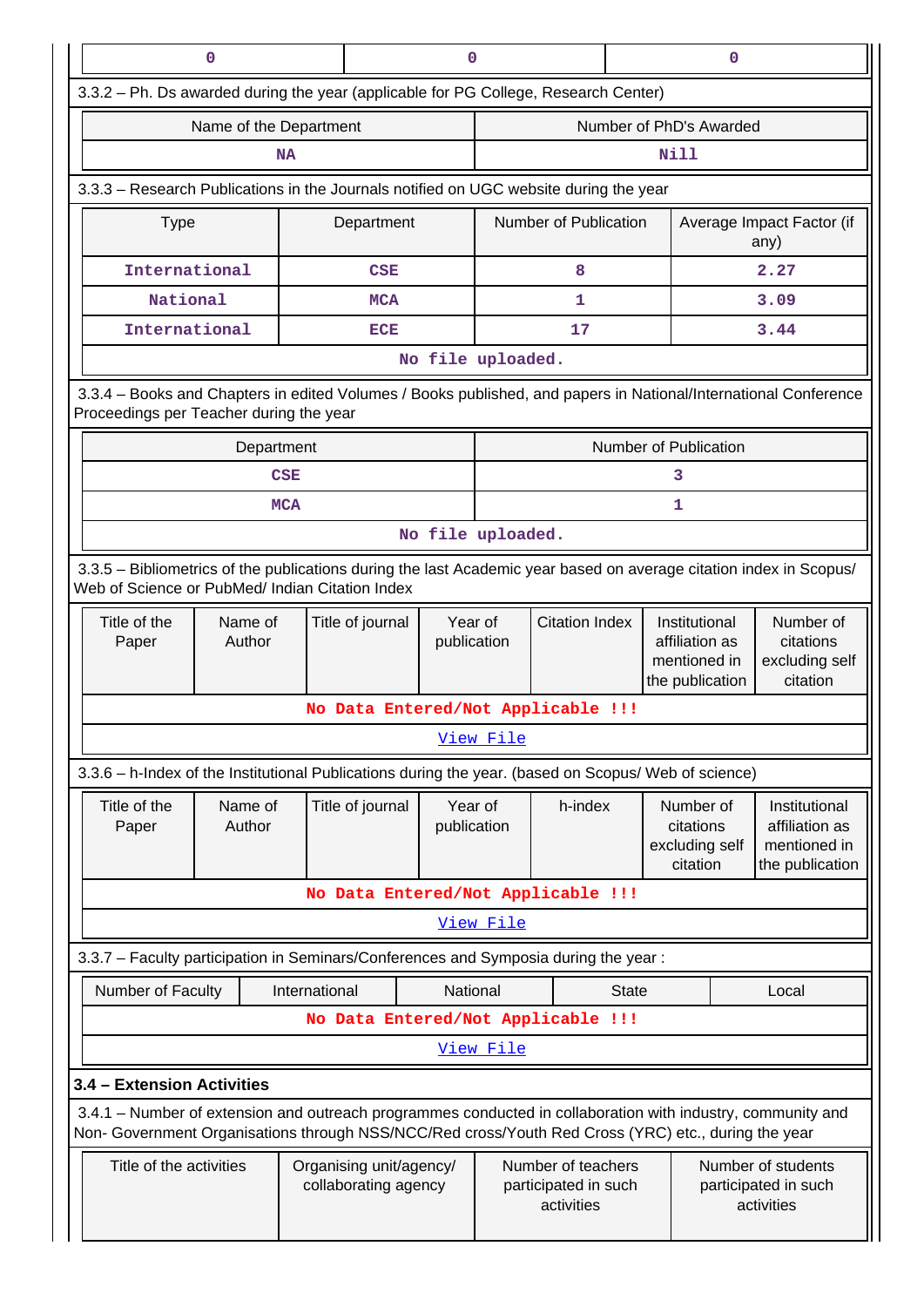| NCC program on                                                                                                                                           |                                                                              |           | <b>NCC</b>         |                                                                                                   |                      | 64                     |                                                         |                                                           |  | 232                                                     |
|----------------------------------------------------------------------------------------------------------------------------------------------------------|------------------------------------------------------------------------------|-----------|--------------------|---------------------------------------------------------------------------------------------------|----------------------|------------------------|---------------------------------------------------------|-----------------------------------------------------------|--|---------------------------------------------------------|
| Interactive session                                                                                                                                      |                                                                              |           |                    |                                                                                                   |                      |                        |                                                         |                                                           |  |                                                         |
| with Ex-Wing                                                                                                                                             |                                                                              |           |                    |                                                                                                   |                      |                        |                                                         |                                                           |  |                                                         |
| Commander Rajesh<br>Sharma, Indian Air                                                                                                                   |                                                                              |           |                    |                                                                                                   |                      |                        |                                                         |                                                           |  |                                                         |
| Force Dated -                                                                                                                                            |                                                                              |           |                    |                                                                                                   |                      |                        |                                                         |                                                           |  |                                                         |
| 19/07/2019                                                                                                                                               |                                                                              |           |                    |                                                                                                   |                      |                        |                                                         |                                                           |  |                                                         |
|                                                                                                                                                          |                                                                              |           |                    |                                                                                                   | No file uploaded.    |                        |                                                         |                                                           |  |                                                         |
| 3.4.2 - Awards and recognition received for extension activities from Government and other recognized bodies                                             |                                                                              |           |                    |                                                                                                   |                      |                        |                                                         |                                                           |  |                                                         |
| during the year                                                                                                                                          |                                                                              |           |                    |                                                                                                   |                      |                        |                                                         |                                                           |  |                                                         |
| Name of the activity                                                                                                                                     |                                                                              |           | Award/Recognition  |                                                                                                   |                      | <b>Awarding Bodies</b> |                                                         |                                                           |  | Number of students<br><b>Benefited</b>                  |
| <b>NA</b>                                                                                                                                                |                                                                              |           | <b>NA</b>          |                                                                                                   |                      | <b>NA</b>              |                                                         |                                                           |  | Nill                                                    |
|                                                                                                                                                          |                                                                              |           |                    |                                                                                                   | No file uploaded.    |                        |                                                         |                                                           |  |                                                         |
| 3.4.3 - Students participating in extension activities with Government Organisations, Non-Government                                                     |                                                                              |           |                    |                                                                                                   |                      |                        |                                                         |                                                           |  |                                                         |
| Organisations and programmes such as Swachh Bharat, Aids Awareness, Gender Issue, etc. during the year                                                   |                                                                              |           |                    |                                                                                                   |                      |                        |                                                         |                                                           |  |                                                         |
| Name of the scheme                                                                                                                                       | Organising unit/Agen<br>cy/collaborating<br>agency                           |           |                    |                                                                                                   | Name of the activity |                        | Number of teachers<br>participated in such<br>activites |                                                           |  | Number of students<br>participated in such<br>activites |
| <b>NA</b>                                                                                                                                                |                                                                              | <b>NA</b> |                    |                                                                                                   | <b>NA</b>            |                        | Nill                                                    |                                                           |  | Nill                                                    |
| No file uploaded.                                                                                                                                        |                                                                              |           |                    |                                                                                                   |                      |                        |                                                         |                                                           |  |                                                         |
| 3.5 - Collaborations                                                                                                                                     |                                                                              |           |                    |                                                                                                   |                      |                        |                                                         |                                                           |  |                                                         |
|                                                                                                                                                          |                                                                              |           |                    |                                                                                                   |                      |                        |                                                         |                                                           |  |                                                         |
| 3.5.1 – Number of Collaborative activities for research, faculty exchange, student exchange during the year                                              |                                                                              |           |                    |                                                                                                   |                      |                        |                                                         |                                                           |  |                                                         |
|                                                                                                                                                          | Nature of activity<br>Source of financial support<br>Duration<br>Participant |           |                    |                                                                                                   |                      |                        |                                                         |                                                           |  |                                                         |
| <b>NA</b>                                                                                                                                                |                                                                              |           | <b>NA</b>          |                                                                                                   |                      | <b>NA</b>              |                                                         |                                                           |  | $\mathbf 0$                                             |
|                                                                                                                                                          |                                                                              |           |                    |                                                                                                   | No file uploaded.    |                        |                                                         |                                                           |  |                                                         |
| 3.5.2 - Linkages with institutions/industries for internship, on-the- job training, project work, sharing of research<br>facilities etc. during the year |                                                                              |           |                    |                                                                                                   |                      |                        |                                                         |                                                           |  |                                                         |
| Nature of linkage                                                                                                                                        | Title of the<br>linkage                                                      |           |                    | Name of the<br>partnering<br>institution/<br>industry<br>/research lab<br>with contact<br>details | <b>Duration From</b> |                        | <b>Duration To</b>                                      |                                                           |  | Participant                                             |
| NA                                                                                                                                                       |                                                                              | <b>NA</b> |                    | <b>NA</b>                                                                                         | <b>Nill</b>          |                        |                                                         | <b>Nill</b>                                               |  | $\mathbf{0}$                                            |
|                                                                                                                                                          |                                                                              |           |                    |                                                                                                   | No file uploaded.    |                        |                                                         |                                                           |  |                                                         |
| 3.5.3 - MoUs signed with institutions of national, international importance, other universities, industries, corporate                                   |                                                                              |           |                    |                                                                                                   |                      |                        |                                                         |                                                           |  |                                                         |
| houses etc. during the year                                                                                                                              |                                                                              |           |                    |                                                                                                   |                      |                        |                                                         |                                                           |  |                                                         |
| Organisation                                                                                                                                             |                                                                              |           | Date of MoU signed |                                                                                                   |                      | Purpose/Activities     |                                                         | Number of<br>students/teachers<br>participated under MoUs |  |                                                         |
| <b>NA</b>                                                                                                                                                |                                                                              |           | <b>Nill</b>        |                                                                                                   |                      | <b>NA</b>              |                                                         |                                                           |  | <b>Nill</b>                                             |
|                                                                                                                                                          |                                                                              |           |                    |                                                                                                   | No file uploaded.    |                        |                                                         |                                                           |  |                                                         |
|                                                                                                                                                          |                                                                              |           |                    |                                                                                                   |                      |                        |                                                         |                                                           |  |                                                         |
| <b>CRITERION IV - INFRASTRUCTURE AND LEARNING RESOURCES</b>                                                                                              |                                                                              |           |                    |                                                                                                   |                      |                        |                                                         |                                                           |  |                                                         |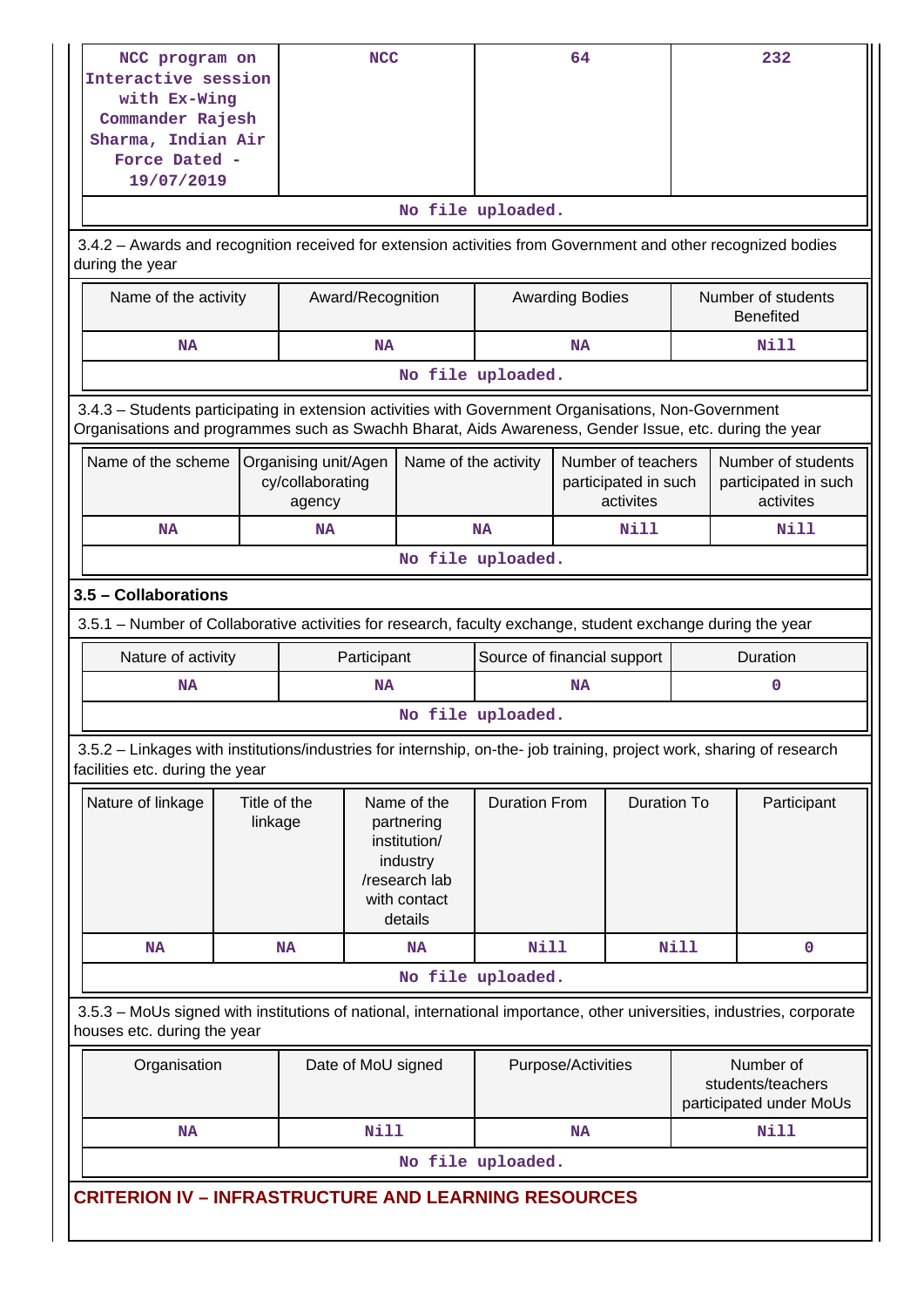|                                                                                                                                                                                                                                                         | 4.1 - Physical Facilities<br>4.1.1 - Budget allocation, excluding salary for infrastructure augmentation during the year |                   |           |                    |                            |         |                     |                                                |                                |                |                                                   |               |
|---------------------------------------------------------------------------------------------------------------------------------------------------------------------------------------------------------------------------------------------------------|--------------------------------------------------------------------------------------------------------------------------|-------------------|-----------|--------------------|----------------------------|---------|---------------------|------------------------------------------------|--------------------------------|----------------|---------------------------------------------------|---------------|
|                                                                                                                                                                                                                                                         |                                                                                                                          |                   |           |                    |                            |         |                     |                                                |                                |                |                                                   |               |
|                                                                                                                                                                                                                                                         | Budget allocated for infrastructure augmentation                                                                         |                   |           |                    |                            |         |                     | Budget utilized for infrastructure development |                                |                |                                                   |               |
|                                                                                                                                                                                                                                                         |                                                                                                                          |                   | 276       |                    |                            |         |                     |                                                | 165.6                          |                |                                                   |               |
|                                                                                                                                                                                                                                                         | 4.1.2 - Details of augmentation in infrastructure facilities during the year                                             |                   |           |                    |                            |         |                     |                                                |                                |                |                                                   |               |
|                                                                                                                                                                                                                                                         |                                                                                                                          | <b>Facilities</b> |           |                    |                            |         |                     |                                                | <b>Existing or Newly Added</b> |                |                                                   |               |
| Number of important equipments<br>purchased (Greater than 1-0 lakh)                                                                                                                                                                                     |                                                                                                                          |                   |           |                    |                            |         |                     |                                                | Newly Added                    |                |                                                   |               |
| during the current year<br>Seminar Halls                                                                                                                                                                                                                |                                                                                                                          |                   |           |                    |                            |         |                     |                                                | Existing                       |                |                                                   |               |
|                                                                                                                                                                                                                                                         |                                                                                                                          | Laboratories      |           |                    |                            |         |                     |                                                | Existing                       |                |                                                   |               |
|                                                                                                                                                                                                                                                         |                                                                                                                          | Class rooms       |           |                    |                            |         |                     |                                                | Existing                       |                |                                                   |               |
|                                                                                                                                                                                                                                                         |                                                                                                                          | Class rooms       |           |                    |                            |         |                     |                                                | Existing                       |                |                                                   |               |
|                                                                                                                                                                                                                                                         |                                                                                                                          |                   |           |                    | No file uploaded.          |         |                     |                                                |                                |                |                                                   |               |
| 4.2 - Library as a Learning Resource                                                                                                                                                                                                                    |                                                                                                                          |                   |           |                    |                            |         |                     |                                                |                                |                |                                                   |               |
| 4.2.1 - Library is automated {Integrated Library Management System (ILMS)}                                                                                                                                                                              |                                                                                                                          |                   |           |                    |                            |         |                     |                                                |                                |                |                                                   |               |
|                                                                                                                                                                                                                                                         | Name of the ILMS<br>Nature of automation (fully<br>software<br>or patially)                                              |                   |           |                    |                            | Version |                     | Year of automation                             |                                |                |                                                   |               |
|                                                                                                                                                                                                                                                         | IFW Edutech                                                                                                              |                   |           | Fully              |                            |         | 3.0                 |                                                |                                | 2015           |                                                   |               |
| 4.2.2 - Library Services                                                                                                                                                                                                                                |                                                                                                                          |                   |           |                    |                            |         |                     |                                                |                                |                |                                                   |               |
| Library<br>Service Type                                                                                                                                                                                                                                 |                                                                                                                          |                   | Existing  |                    |                            |         | Newly Added         |                                                | Total                          |                |                                                   |               |
| $e-$<br>Journals                                                                                                                                                                                                                                        |                                                                                                                          | $\overline{a}$    |           | 5                  |                            | Nill    |                     | Nill                                           |                                | $\overline{a}$ |                                                   | 5             |
|                                                                                                                                                                                                                                                         |                                                                                                                          |                   |           |                    | No file uploaded.          |         |                     |                                                |                                |                |                                                   |               |
| 4.2.3 - E-content developed by teachers such as: e-PG- Pathshala, CEC (under e-PG- Pathshala CEC (Under<br>Graduate) SWAYAM other MOOCs platform NPTEL/NMEICT/any other Government initiatives & institutional<br>(Learning Management System (LMS) etc |                                                                                                                          |                   |           |                    |                            |         |                     |                                                |                                |                |                                                   |               |
|                                                                                                                                                                                                                                                         | Name of the Teacher                                                                                                      |                   |           | Name of the Module |                            |         |                     | Platform on which module<br>is developed       |                                |                | Date of launching e-<br>content                   |               |
| NA                                                                                                                                                                                                                                                      |                                                                                                                          |                   | <b>NA</b> |                    |                            |         | <b>NA</b>           |                                                |                                | <b>Nill</b>    |                                                   |               |
|                                                                                                                                                                                                                                                         |                                                                                                                          |                   |           |                    | No file uploaded.          |         |                     |                                                |                                |                |                                                   |               |
| 4.3 - IT Infrastructure                                                                                                                                                                                                                                 |                                                                                                                          |                   |           |                    |                            |         |                     |                                                |                                |                |                                                   |               |
| 4.3.1 - Technology Upgradation (overall)                                                                                                                                                                                                                |                                                                                                                          |                   |           |                    |                            |         |                     |                                                |                                |                |                                                   |               |
| <b>Type</b>                                                                                                                                                                                                                                             | <b>Total Co</b><br>mputers                                                                                               | Computer<br>Lab   |           | Internet           | <b>Browsing</b><br>centers |         | Computer<br>Centers | Office                                         | Departme<br>nts                |                | Available<br><b>Bandwidt</b><br>h (MBPS/<br>GBPS) | <b>Others</b> |
| Existin<br>g                                                                                                                                                                                                                                            | 300                                                                                                                      | 10                |           | 20                 | 1                          |         | 10                  | 10                                             | 8                              |                | 20                                                | $\mathbf 0$   |
| Added                                                                                                                                                                                                                                                   | $\mathbf 0$                                                                                                              | $\mathbf 0$       |           | $\mathbf{0}$       | $\mathbf 0$                |         | $\mathbf 0$         | $\mathbf{0}$                                   | $\mathbf{0}$                   |                | $\mathbf{0}$                                      | $\mathbf 0$   |
| Total                                                                                                                                                                                                                                                   | 300                                                                                                                      | 10                |           | 20                 | $\mathbf{1}$               |         | 10                  | 10                                             | 8                              |                | 20                                                | $\mathbf 0$   |
|                                                                                                                                                                                                                                                         |                                                                                                                          |                   |           |                    |                            |         |                     |                                                |                                |                |                                                   |               |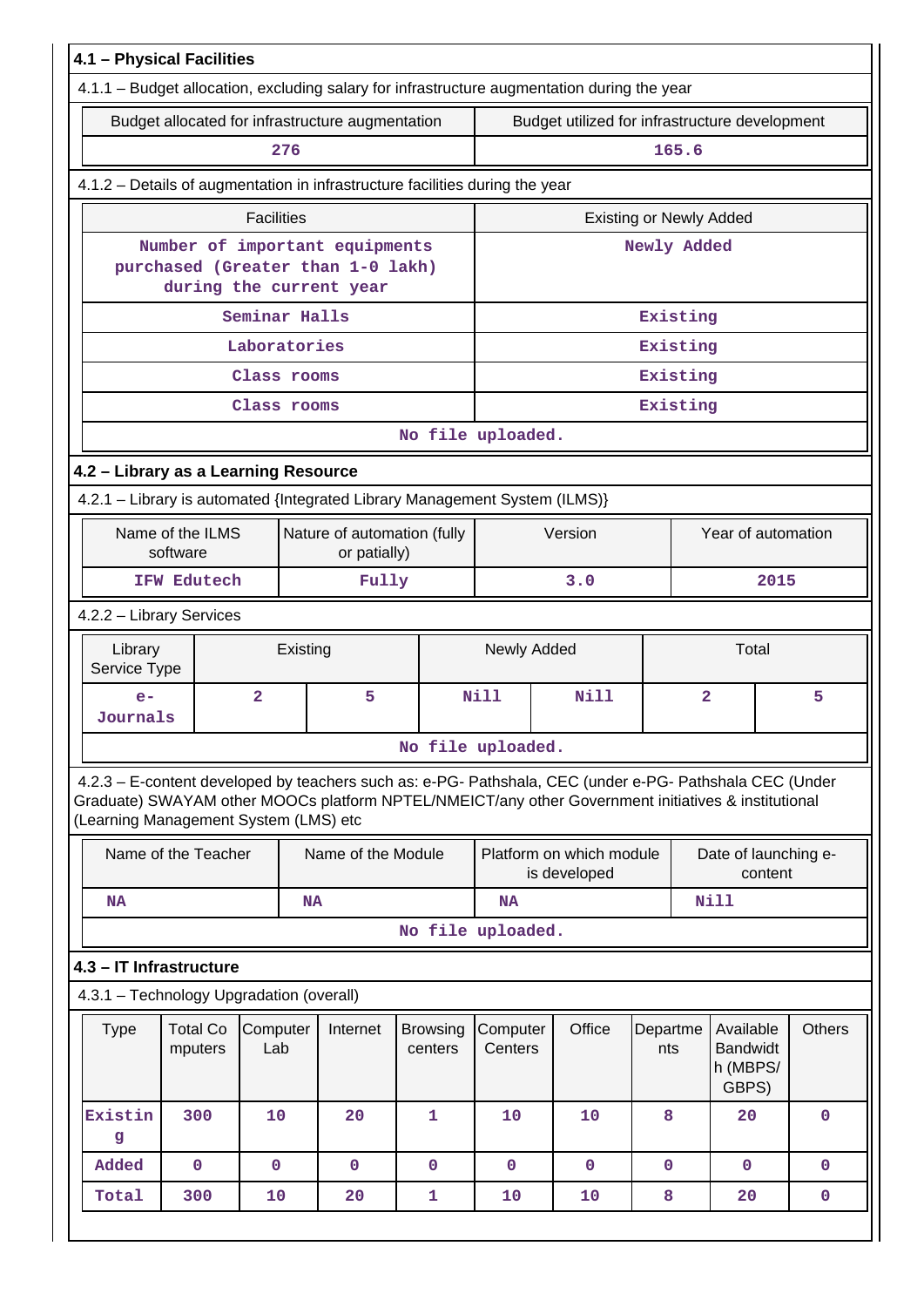4.3.2 – Bandwidth available of internet connection in the Institution (Leased line)

**20 MBPS/ GBPS**

4.3.3 – Facility for e-content

| Name of the e-content development facility |
|--------------------------------------------|
|                                            |

Provide the link of the videos and media centre and recording facility

Not Applicable **Nill** 

### **4.4 – Maintenance of Campus Infrastructure**

 4.4.1 – Expenditure incurred on maintenance of physical facilities and academic support facilities, excluding salary component, during the year

| Assigned Budget on<br>academic facilities | Expenditure incurred on<br>maintenance of academic<br>facilities | Assigned budget on<br>physical facilities | Expenditure incurredon<br>maintenance of physical<br>facilites |
|-------------------------------------------|------------------------------------------------------------------|-------------------------------------------|----------------------------------------------------------------|
| 20                                        | 20.                                                              | 20                                        | 16                                                             |

 4.4.2 – Procedures and policies for maintaining and utilizing physical, academic and support facilities - laboratory, library, sports complex, computers, classrooms etc. (maximum 500 words) (information to be available in institutional Website, provide link)

 **The institute frequently maintains the laboratory equipment thereby scrutiny of the performance of instruments is carried out on regular basis. The assigned laboratory assistants look after the laboratory instruments for minor maintenance. Laboratory assistants maintain logbook in laboratories, maintains equipment, various kits, wires, probes and also update laboratory boards as per the classes. They also keep records of equipment, manuals, components issued to students as well as other departments. The college has provision for a central library along with two departmental libraries. These libraries have a sample collection of books. The institute's librarian and departmental library coordinators regularly review and evaluate resource materials such as textbooks, reference books, catalogues etc. for the students to be benefitted. The departmental library coordinator arranges the books or copies of books subject wise on the bookshelf and makes the entry accordingly. At the end of the semester, a report is prepared about the number of books that got issued, returned, or misplaced. The departmental library in charge prepares a list of required books as per the syllabus. The proposal for new books is handed over to the institute's librarian through the respective head of the departments. Departmental project and seminar coordinators have submitted all the project and seminar reports of students in the departmental library. Head of the Departments maintains the academic records such as Departments master time table, copy of individual teacher's time table, Classroom time table, Laboratory time table, monthly review of a number of lectures and practically conducted by teachers, a copy of internal examination time table, the provisional and final list of defaulters, a record of parent's visits, student's feedback reports, etc. Classrooms, staff rooms, and laboratory cleanliness is maintained by the peons.**

https://www.rerf.in/

# **CRITERION V – STUDENT SUPPORT AND PROGRESSION**

### **5.1 – Student Support**

5.1.1 – Scholarships and Financial Support

|                                       | Name/Title of the scheme | Number of students | Amount in Rupees |
|---------------------------------------|--------------------------|--------------------|------------------|
| Financial Support<br>from institution | Nil                      |                    |                  |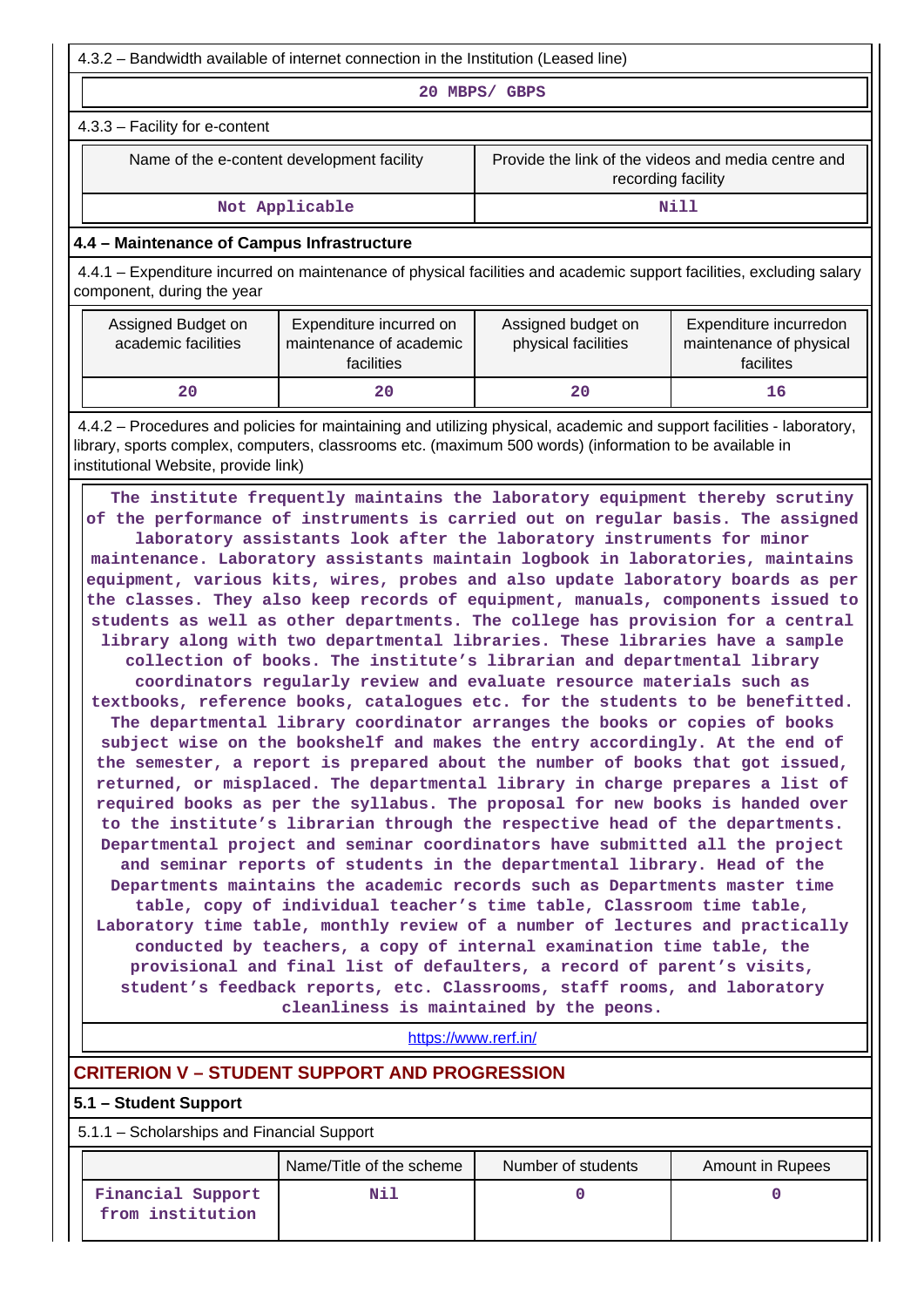| Financial Support<br>from Other Sources                                                                                                                                                                         |                                                             |  |                                                                      |                                                                                                                                             |                                       |                                                |                                              |  |
|-----------------------------------------------------------------------------------------------------------------------------------------------------------------------------------------------------------------|-------------------------------------------------------------|--|----------------------------------------------------------------------|---------------------------------------------------------------------------------------------------------------------------------------------|---------------------------------------|------------------------------------------------|----------------------------------------------|--|
| a) National                                                                                                                                                                                                     |                                                             |  | Nil                                                                  | Nill                                                                                                                                        |                                       |                                                | $\mathbf{0}$                                 |  |
| b) International                                                                                                                                                                                                |                                                             |  | Nil                                                                  | Nill                                                                                                                                        |                                       |                                                | $\mathbf 0$                                  |  |
|                                                                                                                                                                                                                 |                                                             |  |                                                                      | No file uploaded.                                                                                                                           |                                       |                                                |                                              |  |
| 5.1.2 - Number of capability enhancement and development schemes such as Soft skill development, Remedial<br>coaching, Language lab, Bridge courses, Yoga, Meditation, Personal Counselling and Mentoring etc., |                                                             |  |                                                                      |                                                                                                                                             |                                       |                                                |                                              |  |
| Name of the capability<br>enhancement scheme                                                                                                                                                                    |                                                             |  | Date of implemetation                                                | Number of students<br>enrolled                                                                                                              |                                       |                                                | Agencies involved                            |  |
| Corporate<br>Readiness Program -<br>Soft Skill<br>Development                                                                                                                                                   |                                                             |  | 01/08/2019                                                           | 210                                                                                                                                         |                                       |                                                | Words Worth,<br>English Language<br>Training |  |
| Language Lab                                                                                                                                                                                                    |                                                             |  | 01/08/2020                                                           | 320                                                                                                                                         |                                       |                                                | Words Worth,<br>English Language<br>Training |  |
|                                                                                                                                                                                                                 |                                                             |  |                                                                      | View File                                                                                                                                   |                                       |                                                |                                              |  |
| 5.1.3 – Students benefited by guidance for competitive examinations and career counselling offered by the<br>institution during the year                                                                        |                                                             |  |                                                                      |                                                                                                                                             |                                       |                                                |                                              |  |
| Year                                                                                                                                                                                                            | Name of the<br>scheme                                       |  | Number of<br>benefited<br>students for<br>competitive<br>examination | Number of<br>Number of<br>benefited<br>students who<br>students by<br>have passedin<br>the comp. exam<br>career<br>counseling<br>activities |                                       |                                                | Number of<br>studentsp placed                |  |
| 2019                                                                                                                                                                                                            | Career N<br>Courses                                         |  | 241                                                                  | 115                                                                                                                                         | 13                                    |                                                | 149                                          |  |
|                                                                                                                                                                                                                 |                                                             |  |                                                                      | View File                                                                                                                                   |                                       |                                                |                                              |  |
| 5.1.4 – Institutional mechanism for transparency, timely redressal of student grievances, Prevention of sexual<br>harassment and ragging cases during the year                                                  |                                                             |  |                                                                      |                                                                                                                                             |                                       |                                                |                                              |  |
| Total grievances received                                                                                                                                                                                       |                                                             |  | Number of grievances redressed                                       |                                                                                                                                             |                                       | Avg. number of days for grievance<br>redressal |                                              |  |
|                                                                                                                                                                                                                 | Nill                                                        |  |                                                                      | <b>Nill</b>                                                                                                                                 |                                       |                                                | <b>Nill</b>                                  |  |
| 5.2 - Student Progression                                                                                                                                                                                       |                                                             |  |                                                                      |                                                                                                                                             |                                       |                                                |                                              |  |
| 5.2.1 - Details of campus placement during the year                                                                                                                                                             |                                                             |  |                                                                      |                                                                                                                                             |                                       |                                                |                                              |  |
|                                                                                                                                                                                                                 | On campus                                                   |  |                                                                      |                                                                                                                                             | Off campus                            |                                                |                                              |  |
| Nameof<br>organizations<br>visited                                                                                                                                                                              | Number of<br>students<br>participated                       |  | Number of<br>stduents placed                                         | Nameof<br>organizations<br>visited                                                                                                          | Number of<br>students<br>participated |                                                | Number of<br>stduents placed                 |  |
|                                                                                                                                                                                                                 |                                                             |  |                                                                      | No Data Entered/Not Applicable !!!                                                                                                          |                                       |                                                |                                              |  |
|                                                                                                                                                                                                                 |                                                             |  |                                                                      | View File                                                                                                                                   |                                       |                                                |                                              |  |
| 5.2.2 - Student progression to higher education in percentage during the year                                                                                                                                   |                                                             |  |                                                                      |                                                                                                                                             |                                       |                                                |                                              |  |
| Year                                                                                                                                                                                                            | Number of<br>students<br>enrolling into<br>higher education |  | Programme<br>graduated from                                          | Depratment<br>graduated from                                                                                                                | Name of<br>institution joined         |                                                | Name of<br>programme<br>admitted to          |  |
|                                                                                                                                                                                                                 |                                                             |  |                                                                      |                                                                                                                                             |                                       |                                                |                                              |  |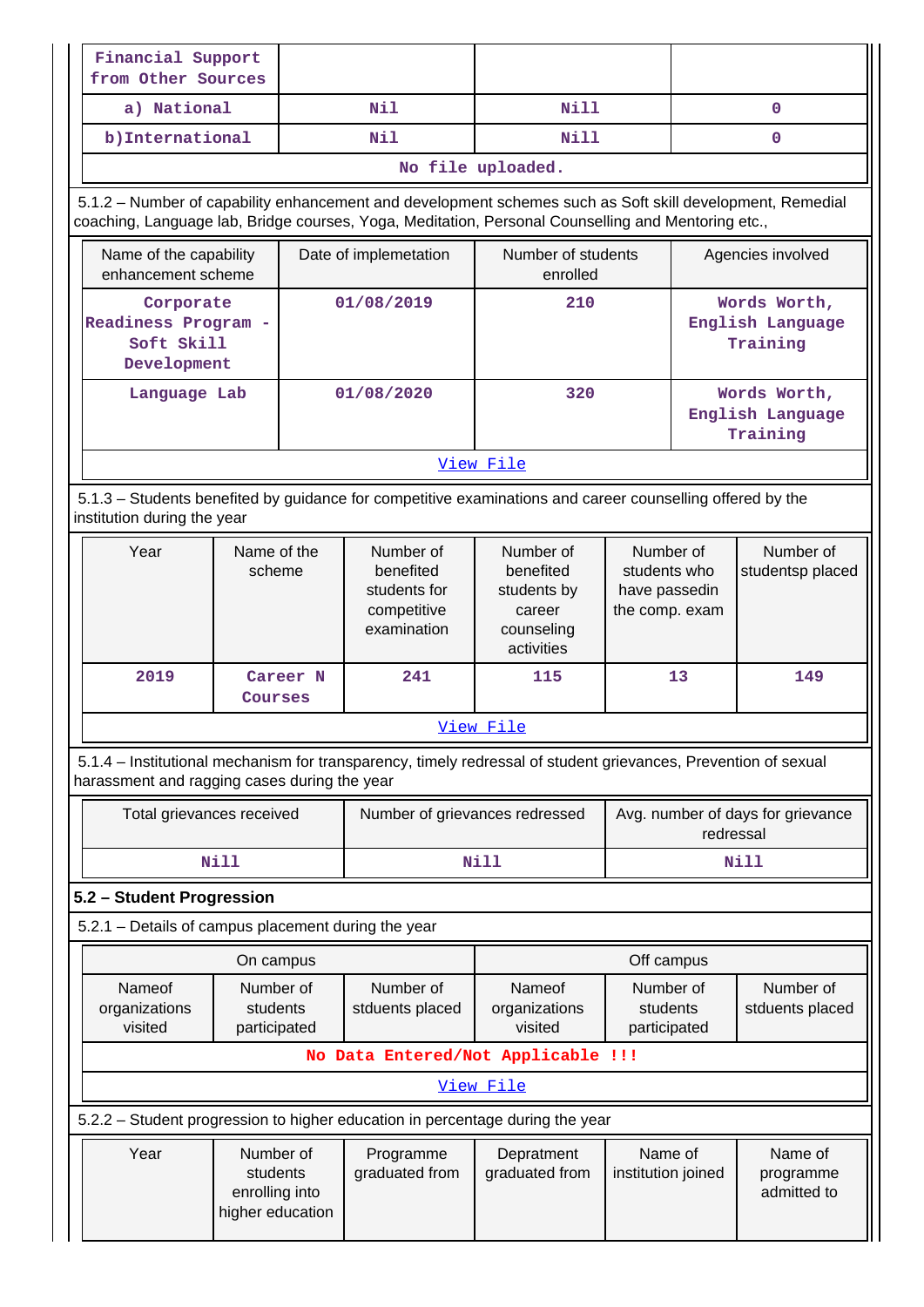### **No Data Entered/Not Applicable !!!**

View File

 5.2.3 – Students qualifying in state/ national/ international level examinations during the year (eg:NET/SET/SLET/GATE/GMAT/CAT/GRE/TOFEL/Civil Services/State Government Services)

| Items                                                                                                    |       | Number of students selected/ qualifying |                               |  |  |  |  |
|----------------------------------------------------------------------------------------------------------|-------|-----------------------------------------|-------------------------------|--|--|--|--|
| <b>GATE</b>                                                                                              |       |                                         |                               |  |  |  |  |
| No file uploaded.                                                                                        |       |                                         |                               |  |  |  |  |
| 5.2.4 – Sports and cultural activities / competitions organised at the institution level during the year |       |                                         |                               |  |  |  |  |
| Activity                                                                                                 | Level |                                         | <b>Number of Participants</b> |  |  |  |  |
| ΝA                                                                                                       |       | <b>NA</b>                               | Nill                          |  |  |  |  |
| No file uploaded.                                                                                        |       |                                         |                               |  |  |  |  |

### **5.3 – Student Participation and Activities**

 5.3.1 – Number of awards/medals for outstanding performance in sports/cultural activities at national/international level (award for a team event should be counted as one)

| Year | Name of the<br>award/medal                                                                  | National/<br>Internaional | Number of<br>awards for<br>Sports | Number of<br>awards for<br>Cultural | Student ID<br>number | Name of the<br>student |  |  |  |  |
|------|---------------------------------------------------------------------------------------------|---------------------------|-----------------------------------|-------------------------------------|----------------------|------------------------|--|--|--|--|
| 2019 | Chess,<br>Boxing                                                                            | National                  | $\overline{a}$                    | Nill                                | 26301317<br>040      | Samrat<br>Sen          |  |  |  |  |
| 2019 | <b>MOMENTUM</b><br><b>AWARD-BY</b><br>NCC ASSOCI<br><b>ATION W.B</b><br><b>SIKKIM</b><br>&. | National                  | 1                                 | Nill                                | 26300716<br>048      | Nill                   |  |  |  |  |
|      | No file uploaded.                                                                           |                           |                                   |                                     |                      |                        |  |  |  |  |

 5.3.2 – Activity of Student Council & representation of students on academic & administrative bodies/committees of the institution (maximum 500 words)

 **Each class of our institute has Class Representatives (CR), who is selected by the teachers of the individual department. But we have various academic and administrative bodies where student representatives are there. The institute has the following committees in which student representatives are involved. Academic: 1.Innovative Project Committee 2.Seminar / Conference Committee 3.Wall Magazine Committee 4. Newsletter Committee 5. Quiz Debate Committee Administrative: 1.AntiRragging committee 2.AntiRagging squad 3. Cultural Committee 4. Fest Committee 5. Canteen Committee**

# **5.4 – Alumni Engagement**

5.4.1 – Whether the institution has registered Alumni Association?

 **No**

5.4.2 – No. of enrolled Alumni:

**0**

5.4.3 – Alumni contribution during the year (in Rupees) :

**0**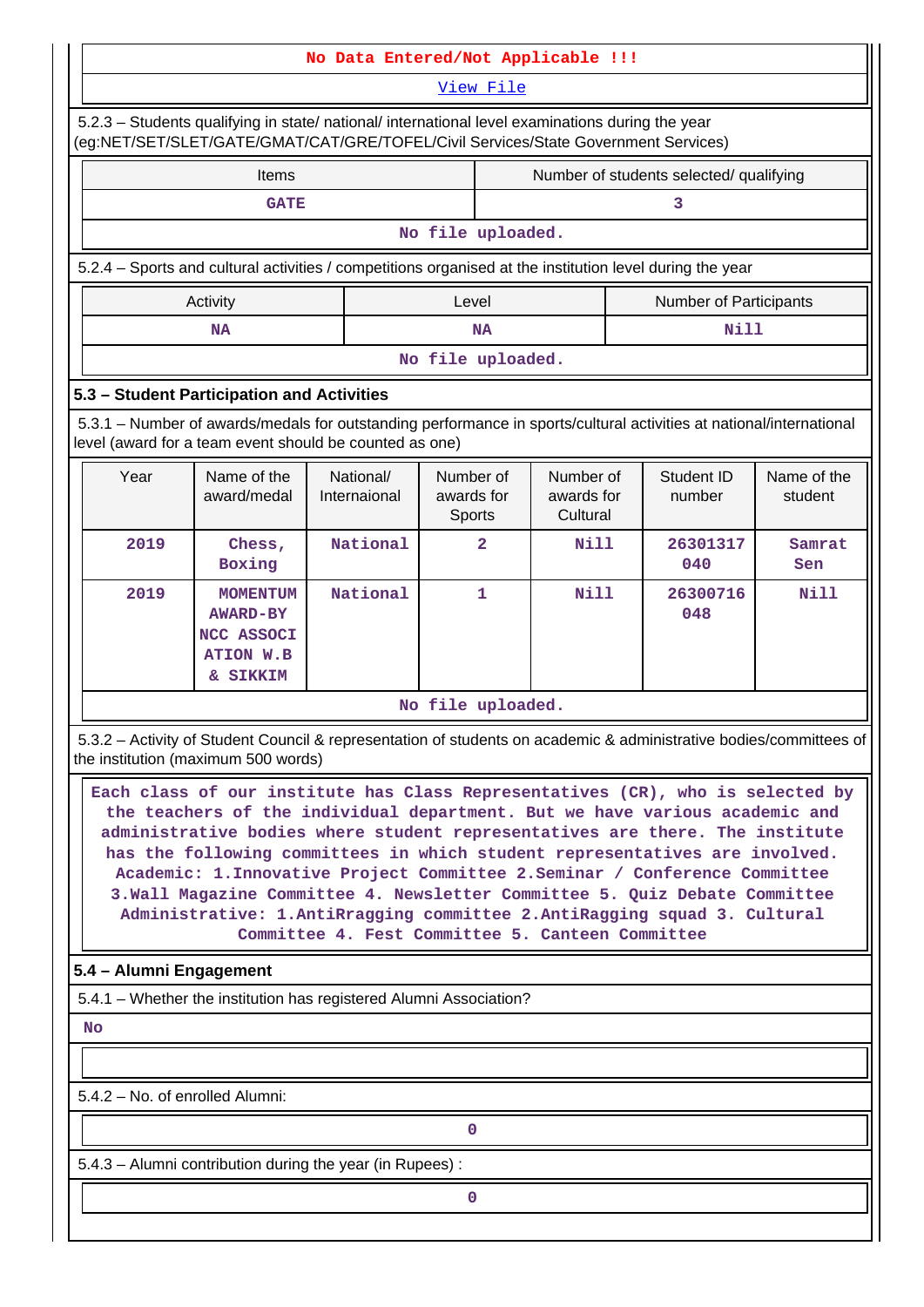5.4.4 – Meetings/activities organized by Alumni Association :

 **RERF Alumni association is not registered under the Govt. regulation we are trying to do it in near future. Alumni have some activities which we like to consider in our association: Each department in our college organizes meetings of alumni and students, where interaction takes place regarding trending technology, job market scenario, and nature of questions during the interview and how to prepare for interviews, etc., on a regular basis.**

### **CRITERION VI – GOVERNANCE, LEADERSHIP AND MANAGEMENT**

#### **6.1 – Institutional Vision and Leadership**

 6.1.1 – Mention two practices of decentralization and participative management during the last year (maximum 500 words)

 **The institute follows a Bottom-Top approach, undertaking of which affects decentralized and participative management. It is believed that any problem should be solved at the level of beginning by those who are presently attached. It is fetched to the notice of the hierarchy only when it cannot be explained. Generally, it begins from the educational part of departmental programs, academic, physical related resources. The departmental collectively is built under the guidance of HODs/Registrar/Dean/Principal. Board of Governors has empowered different committees under the guidance of Principal/Dean/Registrar to manage all issues related to academics, their implementation, and administrative problems involving students. Institute Committees Majority of the members are faculty members. The committee decisions are final and in case of dispute, the Board of Governors is the final authority. These are Internal Quality Assurance Cell, Academic Committee, Research, and Development Committee, Examination Committee, Training and Placement Committee, Student Affairs Committee, Cultural Committee, Anti-Ragging Committee. Institute Committees are created for smooth working with a delegation of responsibilities. Transparency is maintained by sharing all information on the college website for ready reference of all the stakeholders of the college as well as the citizens. Discipline, the most desirous virtue for teaching learning-process, amongst the students is maintained by deputing a dedicated staff as guardian faculty member division wise. Students' performance is monitored through batch counseling.**

| Yes                                                                                                                   |                                                                                                                                                                                                                                                                                                                                                                   |  |  |  |  |  |  |  |
|-----------------------------------------------------------------------------------------------------------------------|-------------------------------------------------------------------------------------------------------------------------------------------------------------------------------------------------------------------------------------------------------------------------------------------------------------------------------------------------------------------|--|--|--|--|--|--|--|
| 6.2 - Strategy Development and Deployment                                                                             |                                                                                                                                                                                                                                                                                                                                                                   |  |  |  |  |  |  |  |
| 6.2.1 – Quality improvement strategies adopted by the institution for each of the following (with in 100 words each): |                                                                                                                                                                                                                                                                                                                                                                   |  |  |  |  |  |  |  |
| <b>Strategy Type</b>                                                                                                  | Details                                                                                                                                                                                                                                                                                                                                                           |  |  |  |  |  |  |  |
| Admission of Students                                                                                                 | The students are admitted based on<br>merit in accordance with the rank<br>obtained in the West Bengal Joint<br>Entrance Examination (WBJEE) and rank<br>obtained in all India level entrance<br>examinations of JEE (Main). All the<br>admission are as per the list<br>communicated to the institution and<br>institute maintains transparency in<br>admission. |  |  |  |  |  |  |  |
| Human Resource Management                                                                                             | The institute has recruited<br>sufficient number of faculty members,<br>technical staff the class IV staff                                                                                                                                                                                                                                                        |  |  |  |  |  |  |  |

6.1.2 – Does the institution have a Management Information System (MIS)?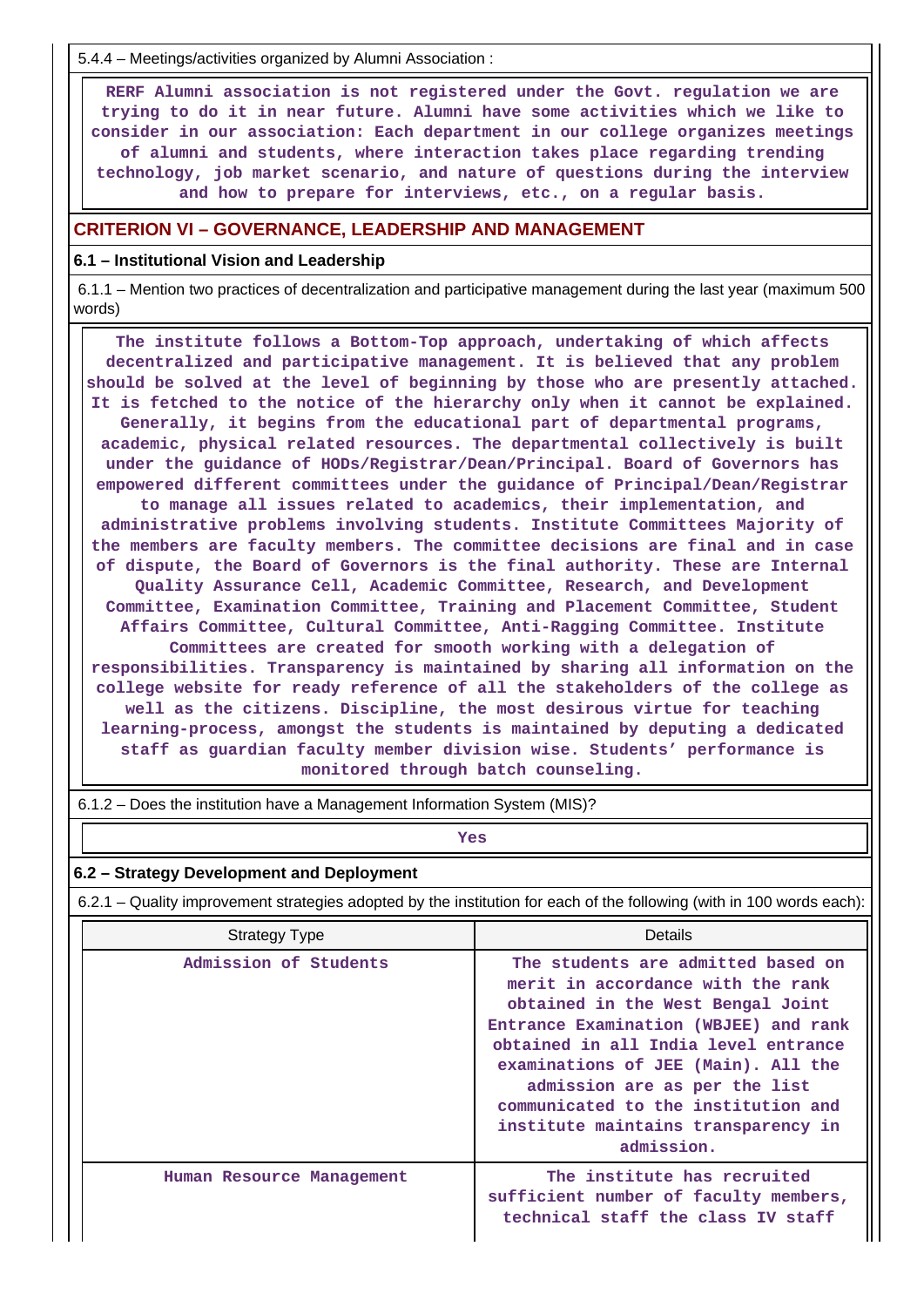|                                                                | members as per the guidelines mandated<br>by the Governors bodies.                                                                                                                                                                                                                                                                                                                                                                                                                                                                                                                                                                                                                                                                                                |  |  |  |  |  |
|----------------------------------------------------------------|-------------------------------------------------------------------------------------------------------------------------------------------------------------------------------------------------------------------------------------------------------------------------------------------------------------------------------------------------------------------------------------------------------------------------------------------------------------------------------------------------------------------------------------------------------------------------------------------------------------------------------------------------------------------------------------------------------------------------------------------------------------------|--|--|--|--|--|
| Research and Development                                       | Research is considered to be an<br>important part for career improvement.<br>Institute has well defined Research and<br>Development policies and is examine<br>time to time. Faculty is encouraged to<br>take up innovative students' project in<br>B. Tech level.                                                                                                                                                                                                                                                                                                                                                                                                                                                                                                |  |  |  |  |  |
| Examination and Evaluation                                     | Examination: Course coordinator are<br>prepares question banks and Course<br>outcome based internal tests. Semester<br>end examination are conducted by the<br>university where faculty members are<br>participate by submitting model<br>questions. 70 weightage for end<br>semester examination and 30 weightage<br>for continuous evaluation. Evaluation:<br>The institute in evaluation method is<br>restricted to internal evaluation only.<br>To make the process effective, the<br>following steps are accepted: verbal<br>interaction, Quizzes, assignments are<br>organized regularly. Each student's<br>access to answer scripts of each<br>subject. Due to pandemic COVID-19<br>situation internal tests, oral exams<br>were conducted on-line format. |  |  |  |  |  |
| Teaching and Learning                                          | The method is observed time to time<br>by the higher authority over regular<br>meetings with teachers and also by<br>requesting the feedback from the<br>students. Department wise Suggestion<br>box are available for anonymous<br>feedback to improve on the system<br>practices. In the meeting after<br>discussion the proper suggestions to<br>enhance on the teaching learning<br>practices are communicated to the<br>concerned person for implementation and<br>the loop is closed during the next<br>meeting in same academic year.                                                                                                                                                                                                                      |  |  |  |  |  |
| Curriculum Development                                         | The institute is affiliated to<br>MAKAUT, who drafts the curriculum for<br>the affiliated institutes. RERFGI is<br>watchful to put forward inputs during<br>drafting of the curriculum based on<br>experience of its faculty and<br>considering its own vision.                                                                                                                                                                                                                                                                                                                                                                                                                                                                                                   |  |  |  |  |  |
| 6.2.2 – Implementation of e-governance in areas of operations: |                                                                                                                                                                                                                                                                                                                                                                                                                                                                                                                                                                                                                                                                                                                                                                   |  |  |  |  |  |

| E-governace area         | Details                                                                                                                                                    |  |  |  |  |  |
|--------------------------|------------------------------------------------------------------------------------------------------------------------------------------------------------|--|--|--|--|--|
| Planning and Development | Academic calendars are prepared on<br>the commencement of the academic<br>session and uploaded to the institute<br>website. A Ready enumerator for odd and |  |  |  |  |  |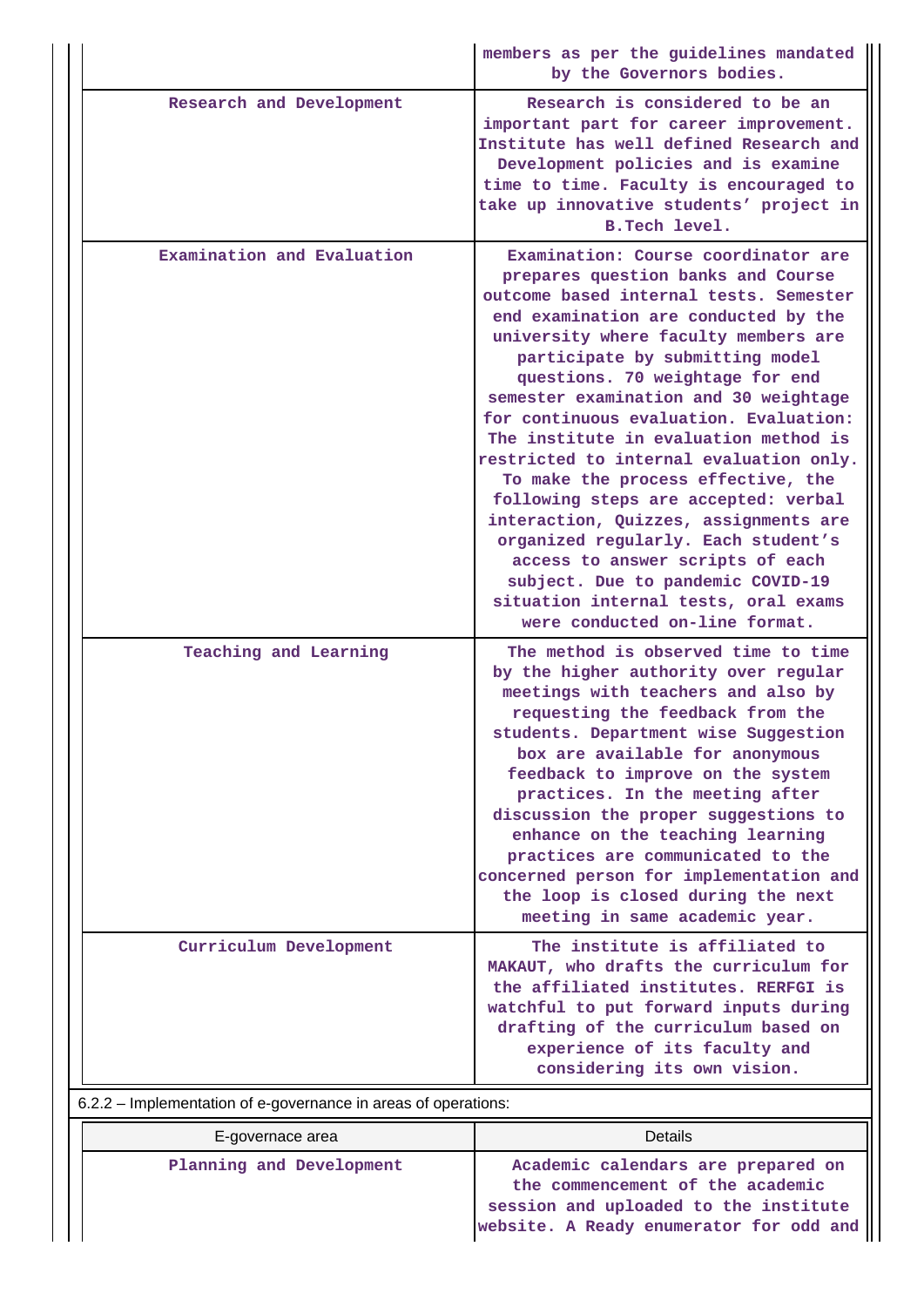|                                        |                                                                                                               |                     | even semesters. Every year for 1st-year<br>students implement an induction<br>program. Emphasize self-<br>learning/learning based on the<br>syllabus: IEEE online journals, e-<br>books, NPTEL (MOOC) courses, CDs of                                                                                                     |                                                                                                                                                                                                                                                                                                                                                                                                                                                                                                                                                                                                                                                                                                                                            |                   |  |  |  |
|----------------------------------------|---------------------------------------------------------------------------------------------------------------|---------------------|---------------------------------------------------------------------------------------------------------------------------------------------------------------------------------------------------------------------------------------------------------------------------------------------------------------------------|--------------------------------------------------------------------------------------------------------------------------------------------------------------------------------------------------------------------------------------------------------------------------------------------------------------------------------------------------------------------------------------------------------------------------------------------------------------------------------------------------------------------------------------------------------------------------------------------------------------------------------------------------------------------------------------------------------------------------------------------|-------------------|--|--|--|
|                                        |                                                                                                               |                     |                                                                                                                                                                                                                                                                                                                           | video lectures.                                                                                                                                                                                                                                                                                                                                                                                                                                                                                                                                                                                                                                                                                                                            |                   |  |  |  |
|                                        | Administration                                                                                                |                     | The institute and parent society<br>always work together to achieve<br>betterment in administration in all<br>courses by maintaining the utmost<br>transparency. Through the biometric<br>system faculty and staff, attendance is<br>recorded. All important areas and<br>lobbies are under CCTV surveillance.            |                                                                                                                                                                                                                                                                                                                                                                                                                                                                                                                                                                                                                                                                                                                                            |                   |  |  |  |
|                                        | Finance and Accounts                                                                                          |                     | In the accounting department, Tally<br>System is used for maintaining the<br>accounts. Digitally maintained<br>Students' scholarships and freeships.<br>Fees are collected through bank<br>transfer and salaries are credited<br>directly to the accounts with SMS<br>intimation.                                         |                                                                                                                                                                                                                                                                                                                                                                                                                                                                                                                                                                                                                                                                                                                                            |                   |  |  |  |
|                                        | Student Admission and Support                                                                                 |                     | The college website uploads admission<br>information and notices regularly.<br>Student admission is carried out<br>through the ERP system. Ability<br>improvement and development schemes for<br>competitive examinations, soft skill<br>development, career counseling,<br>meditation, yoga, and personal<br>counseling. |                                                                                                                                                                                                                                                                                                                                                                                                                                                                                                                                                                                                                                                                                                                                            |                   |  |  |  |
|                                        | Examination                                                                                                   |                     |                                                                                                                                                                                                                                                                                                                           | The college website regularly<br>uploaded examination-related<br>information and notices. The institute<br>conducts two internal assessment tests<br>and an end-semester examination by the<br>affiliated university. All students are<br>access internal test answer scripts.<br>Internal assessment tests marks are<br>uploaded on the university portal and<br>students can check the marks through<br>the students' login ID portal. As per<br>the university noticed end semester<br>forms are filled online system and<br>examination is held as per the<br>university schedule. The university<br>results are circulated to all<br>departments for record and it is<br>available in the Member's Area on the<br>university website. |                   |  |  |  |
| 6.3 - Faculty Empowerment Strategies   |                                                                                                               |                     |                                                                                                                                                                                                                                                                                                                           |                                                                                                                                                                                                                                                                                                                                                                                                                                                                                                                                                                                                                                                                                                                                            |                   |  |  |  |
| of professional bodies during the year | 6.3.1 - Teachers provided with financial support to attend conferences / workshops and towards membership fee |                     |                                                                                                                                                                                                                                                                                                                           |                                                                                                                                                                                                                                                                                                                                                                                                                                                                                                                                                                                                                                                                                                                                            |                   |  |  |  |
| Year                                   | Name of Teacher                                                                                               | Name of conference/ |                                                                                                                                                                                                                                                                                                                           | Name of the                                                                                                                                                                                                                                                                                                                                                                                                                                                                                                                                                                                                                                                                                                                                | Amount of support |  |  |  |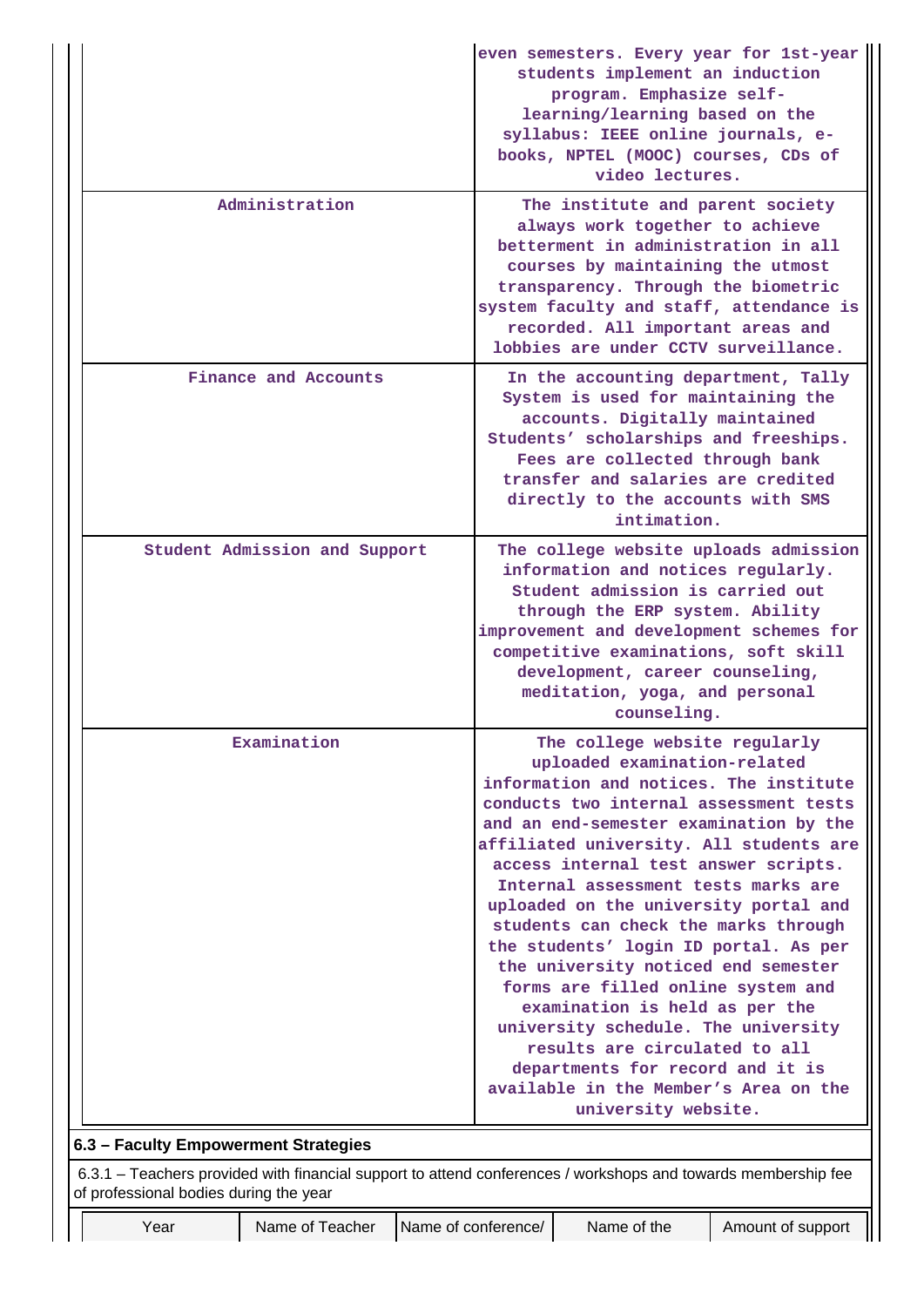|                                                                                                                                                                                            |                                                                                                                                                                                                                                                                                                                |           | workshop attended<br>for which financial<br>support provided |                                                                                                                |           | professional body for<br>which membership<br>fee is provided |             |      |                                                  |              |                                                      |                  |
|--------------------------------------------------------------------------------------------------------------------------------------------------------------------------------------------|----------------------------------------------------------------------------------------------------------------------------------------------------------------------------------------------------------------------------------------------------------------------------------------------------------------|-----------|--------------------------------------------------------------|----------------------------------------------------------------------------------------------------------------|-----------|--------------------------------------------------------------|-------------|------|--------------------------------------------------|--------------|------------------------------------------------------|------------------|
|                                                                                                                                                                                            | <b>Nill</b>                                                                                                                                                                                                                                                                                                    |           |                                                              | <b>NA</b>                                                                                                      |           |                                                              | <b>NA</b>   |      | <b>NA</b>                                        |              |                                                      | <b>Nill</b>      |
|                                                                                                                                                                                            |                                                                                                                                                                                                                                                                                                                |           |                                                              |                                                                                                                |           | No file uploaded.                                            |             |      |                                                  |              |                                                      |                  |
|                                                                                                                                                                                            | 6.3.2 - Number of professional development / administrative training programmes organized by the College for<br>teaching and non teaching staff during the year                                                                                                                                                |           |                                                              |                                                                                                                |           |                                                              |             |      |                                                  |              |                                                      |                  |
|                                                                                                                                                                                            | Year<br>Title of the<br>professional<br>development<br>programme<br>organised for<br>teaching staff                                                                                                                                                                                                            |           |                                                              | Title of the<br>From date<br>administrative<br>training<br>programme<br>organised for<br>non-teaching<br>staff |           |                                                              | To Date     |      | Number of<br>participants<br>(Teaching<br>staff) |              | Number of<br>participants<br>(non-teaching<br>staff) |                  |
|                                                                                                                                                                                            | <b>Nill</b>                                                                                                                                                                                                                                                                                                    |           | <b>NA</b>                                                    |                                                                                                                | <b>NA</b> |                                                              | <b>Nill</b> | Nill |                                                  | Nill         |                                                      | Nill             |
|                                                                                                                                                                                            |                                                                                                                                                                                                                                                                                                                |           |                                                              |                                                                                                                |           | No file uploaded.                                            |             |      |                                                  |              |                                                      |                  |
| 6.3.3 - No. of teachers attending professional development programmes, viz., Orientation Programme, Refresher<br>Course, Short Term Course, Faculty Development Programmes during the year |                                                                                                                                                                                                                                                                                                                |           |                                                              |                                                                                                                |           |                                                              |             |      |                                                  |              |                                                      |                  |
|                                                                                                                                                                                            | Title of the<br>professional<br>development<br>programme                                                                                                                                                                                                                                                       |           | Number of teachers                                           | who attended                                                                                                   |           |                                                              | From Date   |      | To date                                          |              | Duration                                             |                  |
|                                                                                                                                                                                            |                                                                                                                                                                                                                                                                                                                |           |                                                              |                                                                                                                |           | No Data Entered/Not Applicable !!!                           |             |      |                                                  |              |                                                      |                  |
|                                                                                                                                                                                            |                                                                                                                                                                                                                                                                                                                |           |                                                              |                                                                                                                |           |                                                              | View File   |      |                                                  |              |                                                      |                  |
|                                                                                                                                                                                            | 6.3.4 - Faculty and Staff recruitment (no. for permanent recruitment):                                                                                                                                                                                                                                         |           |                                                              |                                                                                                                |           |                                                              |             |      |                                                  |              |                                                      |                  |
|                                                                                                                                                                                            |                                                                                                                                                                                                                                                                                                                |           | Teaching                                                     |                                                                                                                |           |                                                              |             |      |                                                  | Non-teaching |                                                      |                  |
|                                                                                                                                                                                            | Permanent                                                                                                                                                                                                                                                                                                      |           |                                                              |                                                                                                                | Full Time | Permanent                                                    |             |      |                                                  |              |                                                      | <b>Full Time</b> |
|                                                                                                                                                                                            | 120                                                                                                                                                                                                                                                                                                            |           |                                                              |                                                                                                                | Nill      |                                                              |             | 31   |                                                  |              |                                                      | Nill             |
|                                                                                                                                                                                            | 6.3.5 - Welfare schemes for                                                                                                                                                                                                                                                                                    |           |                                                              |                                                                                                                |           |                                                              |             |      |                                                  |              |                                                      |                  |
|                                                                                                                                                                                            |                                                                                                                                                                                                                                                                                                                | Teaching  |                                                              |                                                                                                                |           | Non-teaching                                                 |             |      |                                                  |              | <b>Students</b>                                      |                  |
|                                                                                                                                                                                            |                                                                                                                                                                                                                                                                                                                | <b>NA</b> |                                                              |                                                                                                                |           |                                                              | <b>NA</b>   |      |                                                  |              | <b>NA</b>                                            |                  |
|                                                                                                                                                                                            | 6.4 - Financial Management and Resource Mobilization                                                                                                                                                                                                                                                           |           |                                                              |                                                                                                                |           |                                                              |             |      |                                                  |              |                                                      |                  |
|                                                                                                                                                                                            | 6.4.1 - Institution conducts internal and external financial audits regularly (with in 100 words each)                                                                                                                                                                                                         |           |                                                              |                                                                                                                |           |                                                              |             |      |                                                  |              |                                                      |                  |
|                                                                                                                                                                                            | The institute conducts internal audits regularly and maintains a transparent<br>mechanism. A qualified chartered accountant conducts a yearly internal<br>financial audit. Different types of expenses such as fees collection, staff<br>salaries, any type of purchase, repair maintenance, etc. are checked. |           |                                                              |                                                                                                                |           |                                                              |             |      |                                                  |              |                                                      |                  |
|                                                                                                                                                                                            | 6.4.2 - Funds / Grants received from management, non-government bodies, individuals, philanthropies during the<br>year(not covered in Criterion III)                                                                                                                                                           |           |                                                              |                                                                                                                |           |                                                              |             |      |                                                  |              |                                                      |                  |
|                                                                                                                                                                                            | Funds/ Grnats received in Rs.<br>Name of the non government<br>Purpose<br>funding agencies /individuals                                                                                                                                                                                                        |           |                                                              |                                                                                                                |           |                                                              |             |      |                                                  |              |                                                      |                  |
|                                                                                                                                                                                            |                                                                                                                                                                                                                                                                                                                | <b>NA</b> |                                                              |                                                                                                                |           |                                                              | 0           |      |                                                  |              | $\mathbf 0$                                          |                  |
|                                                                                                                                                                                            |                                                                                                                                                                                                                                                                                                                |           |                                                              |                                                                                                                |           | No file uploaded.                                            |             |      |                                                  |              |                                                      |                  |
|                                                                                                                                                                                            | 6.4.3 - Total corpus fund generated                                                                                                                                                                                                                                                                            |           |                                                              |                                                                                                                |           |                                                              |             |      |                                                  |              |                                                      |                  |
|                                                                                                                                                                                            |                                                                                                                                                                                                                                                                                                                |           |                                                              |                                                                                                                |           |                                                              |             |      |                                                  |              |                                                      |                  |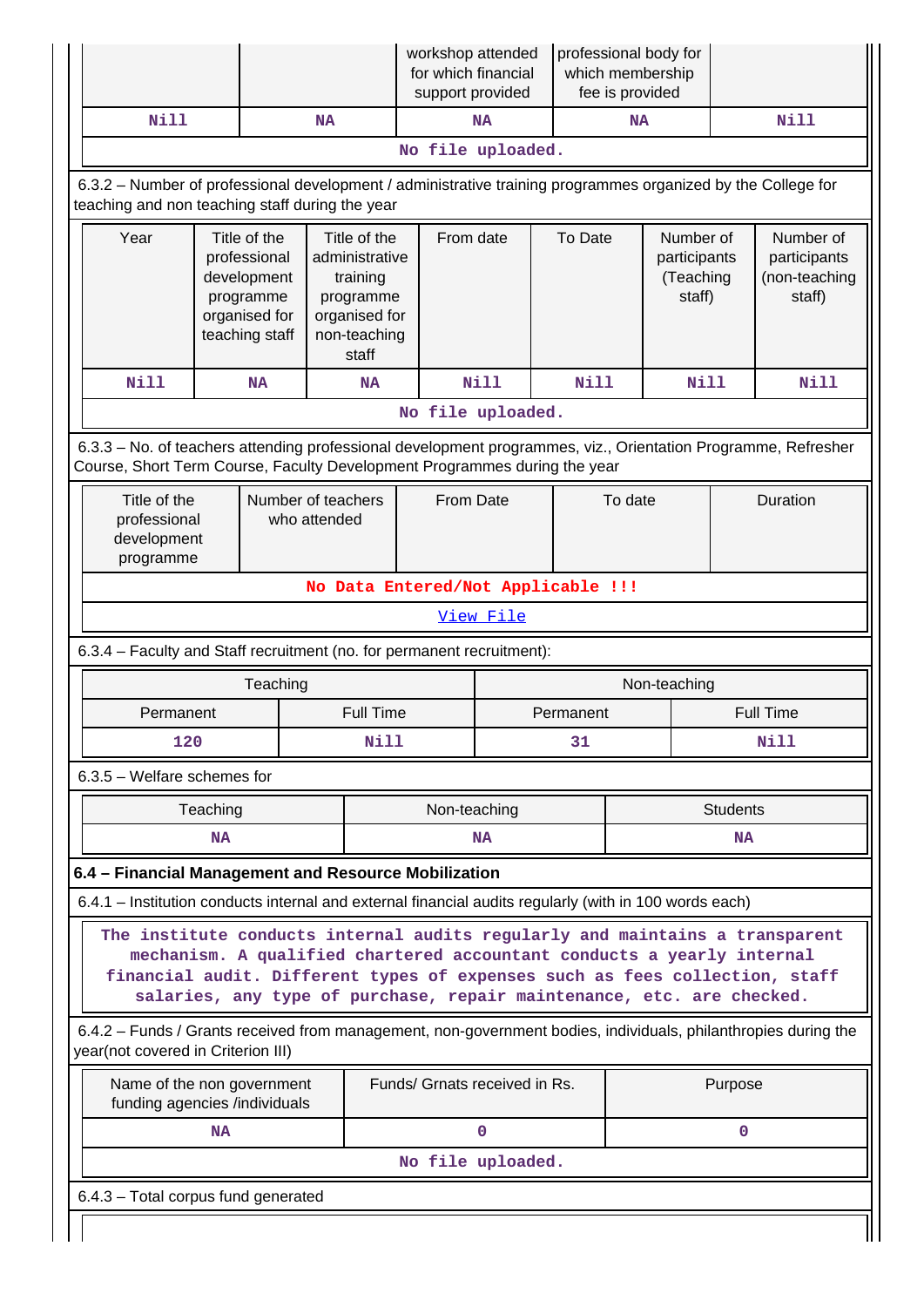| $\mathbf 0$                                                                                                                                                                                 |                                                                                                                                                             |                |                      |                    |                           |  |  |  |  |  |
|---------------------------------------------------------------------------------------------------------------------------------------------------------------------------------------------|-------------------------------------------------------------------------------------------------------------------------------------------------------------|----------------|----------------------|--------------------|---------------------------|--|--|--|--|--|
| 6.5 - Internal Quality Assurance System                                                                                                                                                     |                                                                                                                                                             |                |                      |                    |                           |  |  |  |  |  |
| 6.5.1 - Whether Academic and Administrative Audit (AAA) has been done?                                                                                                                      |                                                                                                                                                             |                |                      |                    |                           |  |  |  |  |  |
| <b>Audit Type</b>                                                                                                                                                                           |                                                                                                                                                             | External       |                      | Internal           |                           |  |  |  |  |  |
|                                                                                                                                                                                             | Yes/No                                                                                                                                                      | Agency         |                      | Yes/No             | Authority                 |  |  |  |  |  |
| Academic                                                                                                                                                                                    | No                                                                                                                                                          |                | <b>Nill</b>          | Yes                | <b>INTERNAL</b>           |  |  |  |  |  |
| Administrative                                                                                                                                                                              | No                                                                                                                                                          |                | Nill                 | Yes                | <b>INTERNAL</b>           |  |  |  |  |  |
|                                                                                                                                                                                             | 6.5.2 - Activities and support from the Parent - Teacher Association (at least three)                                                                       |                |                      |                    |                           |  |  |  |  |  |
| Not Applicable                                                                                                                                                                              |                                                                                                                                                             |                |                      |                    |                           |  |  |  |  |  |
|                                                                                                                                                                                             | 6.5.3 – Development programmes for support staff (at least three)                                                                                           |                |                      |                    |                           |  |  |  |  |  |
|                                                                                                                                                                                             | . Medical check-up camp . Through mobile awareness programs on digital hacking<br>• Computer operation and basic preventive maintenance • Hygiene awareness | program        |                      |                    |                           |  |  |  |  |  |
|                                                                                                                                                                                             | 6.5.4 - Post Accreditation initiative(s) (mention at least three)                                                                                           |                |                      |                    |                           |  |  |  |  |  |
|                                                                                                                                                                                             |                                                                                                                                                             | Not Applicable |                      |                    |                           |  |  |  |  |  |
|                                                                                                                                                                                             | 6.5.5 - Internal Quality Assurance System Details                                                                                                           |                |                      |                    |                           |  |  |  |  |  |
|                                                                                                                                                                                             | a) Submission of Data for AISHE portal                                                                                                                      |                |                      | Yes                |                           |  |  |  |  |  |
|                                                                                                                                                                                             | b) Participation in NIRF                                                                                                                                    |                |                      | Yes                |                           |  |  |  |  |  |
|                                                                                                                                                                                             | c)ISO certification                                                                                                                                         |                |                      | Nill               |                           |  |  |  |  |  |
|                                                                                                                                                                                             | d)NBA or any other quality audit                                                                                                                            |                |                      | Nill               |                           |  |  |  |  |  |
|                                                                                                                                                                                             | 6.5.6 - Number of Quality Initiatives undertaken during the year                                                                                            |                |                      |                    |                           |  |  |  |  |  |
| Year                                                                                                                                                                                        | Name of quality<br>initiative by IQAC   conducting IQAC                                                                                                     | Date of        | <b>Duration From</b> | <b>Duration To</b> | Number of<br>participants |  |  |  |  |  |
| 2020<br>16/08/2020<br>16/08/2020<br>16/08/2020<br>Single<br>121<br>Phase<br>Thermal<br>Energy<br>Transport<br>Coefficient<br>Enhancement<br>Methods in<br>Heat<br>Exchanger<br>Applications |                                                                                                                                                             |                |                      |                    |                           |  |  |  |  |  |
| 2020<br>129<br>20/08/2020<br>20/08/2020<br>20/08/2020<br>Introduction<br>and Research<br>Perspective<br>of Micromach<br>ining<br>Processes                                                  |                                                                                                                                                             |                |                      |                    |                           |  |  |  |  |  |
|                                                                                                                                                                                             |                                                                                                                                                             |                | No file uploaded.    |                    |                           |  |  |  |  |  |
|                                                                                                                                                                                             | <b>CRITERION VII - INSTITUTIONAL VALUES AND BEST PRACTICES</b>                                                                                              |                |                      |                    |                           |  |  |  |  |  |
|                                                                                                                                                                                             | 7.1 - Institutional Values and Social Responsibilities                                                                                                      |                |                      |                    |                           |  |  |  |  |  |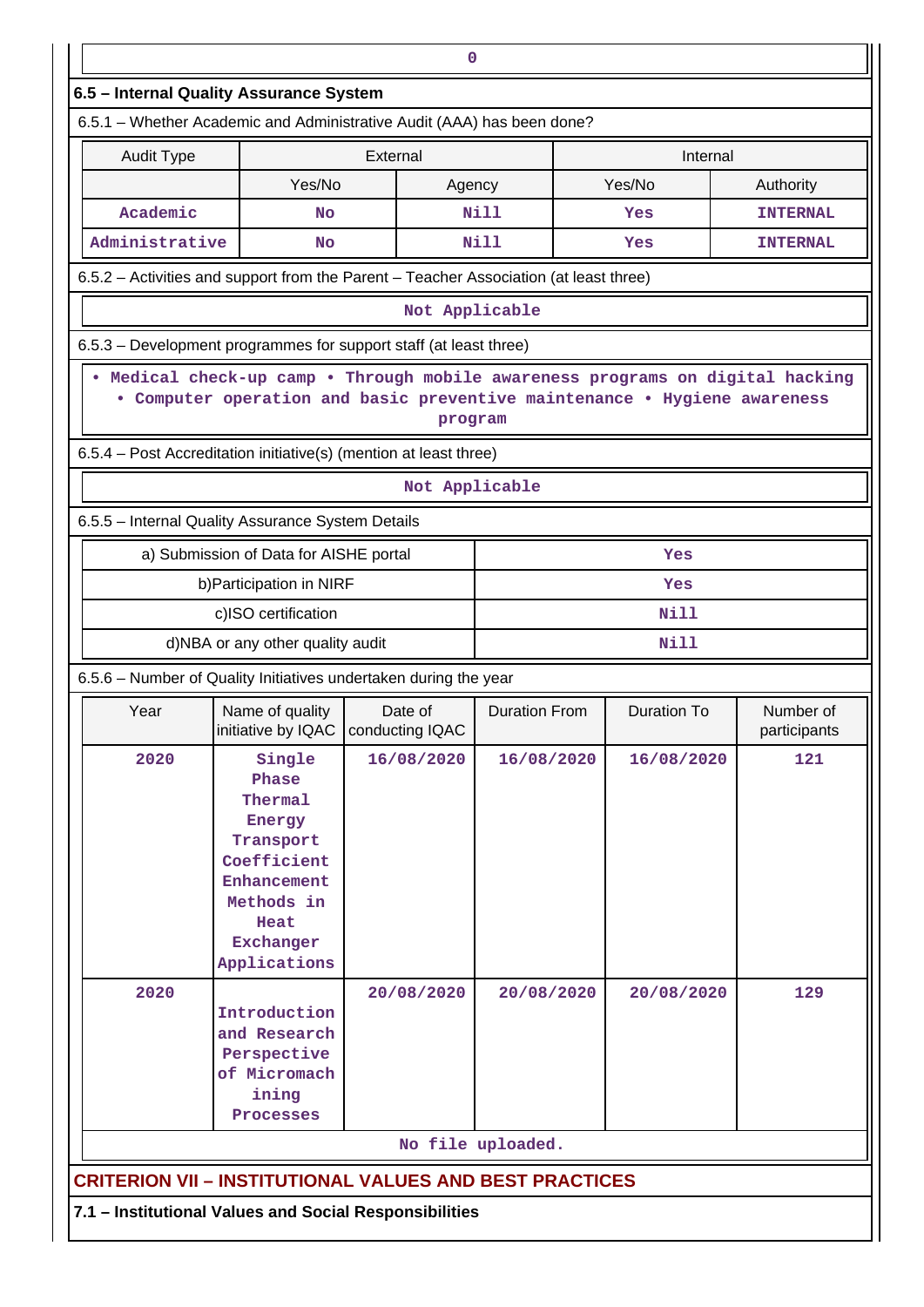7.1.1 – Gender Equity (Number of gender equity promotion programmes organized by the institution during the year)

| Title of the<br>programme                                                                       | Period from | Period To  | Number of Participants |      |
|-------------------------------------------------------------------------------------------------|-------------|------------|------------------------|------|
|                                                                                                 |             |            | Female                 | Male |
| <b>WOMENS DAY</b><br><b>CELEBRATION</b><br>(BARRACKPORE<br><b>POLICE</b><br><b>COMMISSIONER</b> | 08/03/2020  | 08/03/2020 | 27                     | 20   |
| <b>WOMEN'S DAY</b><br><b>CELEBRATION</b><br>(RABINDRA)<br><b>BHAWAN, NORTH</b><br>24 PARGANAS)  | 16/03/2020  | 16/03/2020 | 28                     | 22   |
| WOMEN'S DAY<br>CELEBRATION (AT<br><b>COLLEGE CAMPUS)</b>                                        | 22/04/2020  | 22/04/2020 | 54                     | 32   |
| Annual Sports<br>2020                                                                           | 19/02/2020  | 22/02/2020 | 25                     | 145  |
| <b>SPLENDORA</b><br>2K20 Annual<br><b>Tech Fest</b>                                             | 28/02/2020  | 29/02/2020 | 100                    | 550  |

7.1.2 – Environmental Consciousness and Sustainability/Alternate Energy initiatives such as:

Percentage of power requirement of the University met by the renewable energy sources

**1. Waste Management steps include There is a cleanliness committee of the college that sees matters concerning cleanliness and waste disposal. Waste Management – Solid waste is stored in separate containers. When the container is full, it is stored in a separate pit. Waste is stored and then used as compost for trees and plants on campus. Liquid waste management – Liquid waste is stored in separate containers. When the container is full, it is stored in a separate pit, the waste is left to decompose and then used as compost for trees and plants planted on campus. E-waste management – The college is focusing on paperless offices to reduce carbon emissions in printers. Spare parts for the operating computer and other non-functional equipment are disposed of outside. A buyback policy is available. The cartridges of printers are refilled outside the college campus.**

| Item facilities                    |                                                                                             |                                                                                                   | Yes/No |                                    |          | Number of beneficiaries |                       |                            |                                                     |
|------------------------------------|---------------------------------------------------------------------------------------------|---------------------------------------------------------------------------------------------------|--------|------------------------------------|----------|-------------------------|-----------------------|----------------------------|-----------------------------------------------------|
| Ramp/Rails                         |                                                                                             |                                                                                                   | Yes    |                                    |          | 4                       |                       |                            |                                                     |
| 7.1.4 - Inclusion and Situatedness |                                                                                             |                                                                                                   |        |                                    |          |                         |                       |                            |                                                     |
| Year                               | Number of<br>initiatives to<br>address<br>locational<br>advantages<br>and disadva<br>ntages | Number of<br>initiatives<br>taken to<br>engage with<br>and<br>contribute to<br>local<br>community |        | Date                               | Duration |                         | Name of<br>initiative | <b>Issues</b><br>addressed | Number of<br>participating<br>students<br>and staff |
|                                    |                                                                                             |                                                                                                   |        | No Data Entered/Not Applicable !!! |          |                         |                       |                            |                                                     |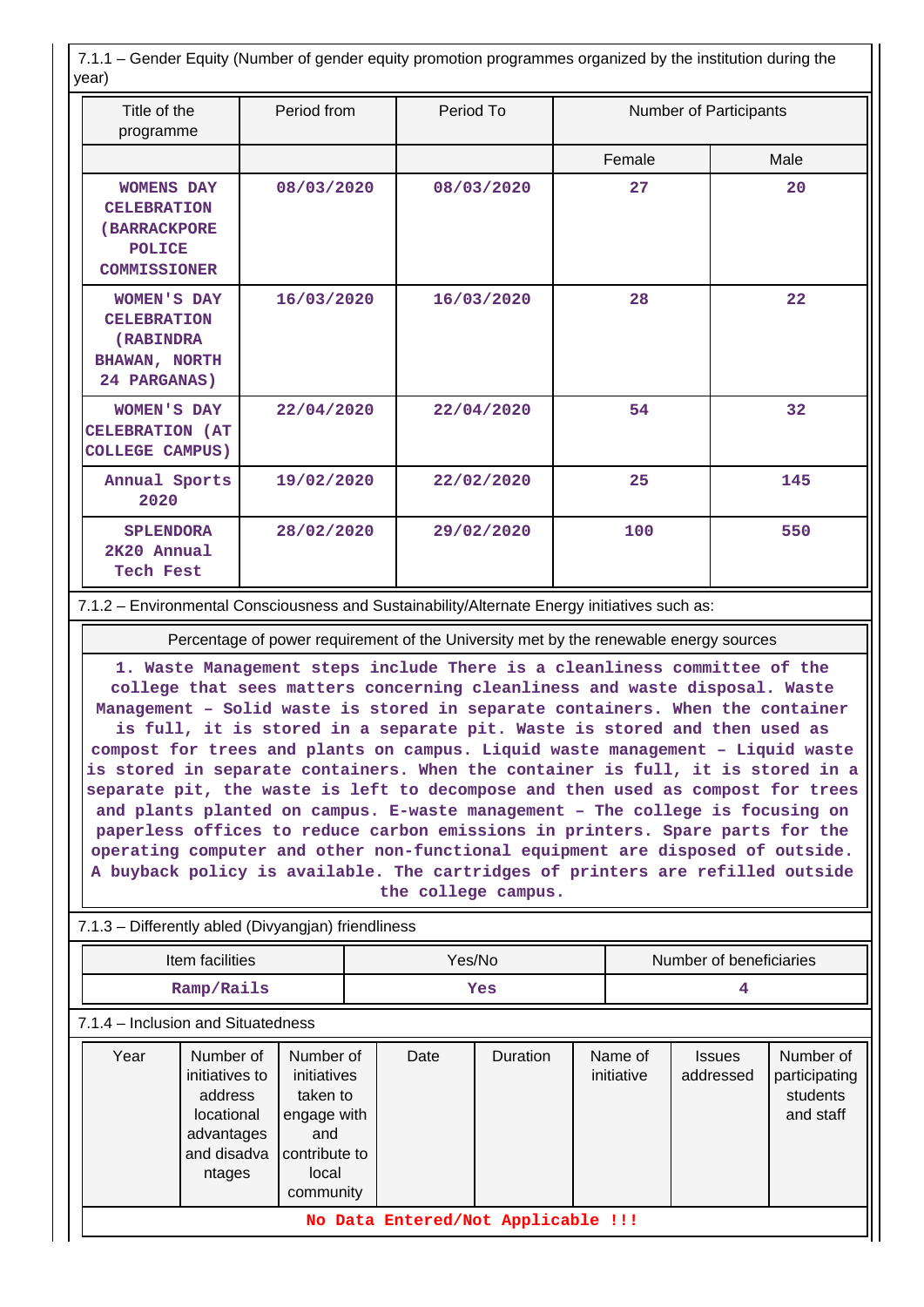| No file uploaded.                                                                                                                                                                                                                                                                                                                                                                                                                                                                                                                                                                                                                                                                                                                                                                                                                |                      |                          |                               |  |                          |  |  |  |  |  |
|----------------------------------------------------------------------------------------------------------------------------------------------------------------------------------------------------------------------------------------------------------------------------------------------------------------------------------------------------------------------------------------------------------------------------------------------------------------------------------------------------------------------------------------------------------------------------------------------------------------------------------------------------------------------------------------------------------------------------------------------------------------------------------------------------------------------------------|----------------------|--------------------------|-------------------------------|--|--------------------------|--|--|--|--|--|
|                                                                                                                                                                                                                                                                                                                                                                                                                                                                                                                                                                                                                                                                                                                                                                                                                                  |                      |                          |                               |  |                          |  |  |  |  |  |
| 7.1.5 - Human Values and Professional Ethics Code of conduct (handbooks) for various stakeholders                                                                                                                                                                                                                                                                                                                                                                                                                                                                                                                                                                                                                                                                                                                                |                      |                          |                               |  |                          |  |  |  |  |  |
| <b>Title</b>                                                                                                                                                                                                                                                                                                                                                                                                                                                                                                                                                                                                                                                                                                                                                                                                                     |                      | Date of publication      |                               |  | Follow up(max 100 words) |  |  |  |  |  |
| <b>NA</b>                                                                                                                                                                                                                                                                                                                                                                                                                                                                                                                                                                                                                                                                                                                                                                                                                        |                      |                          | Nill                          |  | Nil                      |  |  |  |  |  |
| 7.1.6 – Activities conducted for promotion of universal Values and Ethics                                                                                                                                                                                                                                                                                                                                                                                                                                                                                                                                                                                                                                                                                                                                                        |                      |                          |                               |  |                          |  |  |  |  |  |
| Activity                                                                                                                                                                                                                                                                                                                                                                                                                                                                                                                                                                                                                                                                                                                                                                                                                         | <b>Duration From</b> |                          | Duration To                   |  | Number of participants   |  |  |  |  |  |
| <b>NA</b>                                                                                                                                                                                                                                                                                                                                                                                                                                                                                                                                                                                                                                                                                                                                                                                                                        |                      | Nil                      | Nil                           |  | Nil                      |  |  |  |  |  |
|                                                                                                                                                                                                                                                                                                                                                                                                                                                                                                                                                                                                                                                                                                                                                                                                                                  |                      |                          | No file uploaded.             |  |                          |  |  |  |  |  |
| 7.1.7 – Initiatives taken by the institution to make the campus eco-friendly (at least five)                                                                                                                                                                                                                                                                                                                                                                                                                                                                                                                                                                                                                                                                                                                                     |                      |                          |                               |  |                          |  |  |  |  |  |
| • Green lands with trees and plants • Students, staff using a) Bicycles b)<br>Public Transport c) Pedestrian-friendly roads . Plastic-free campus . Paperless                                                                                                                                                                                                                                                                                                                                                                                                                                                                                                                                                                                                                                                                    |                      | office .Waste Management |                               |  |                          |  |  |  |  |  |
| 7.2 - Best Practices                                                                                                                                                                                                                                                                                                                                                                                                                                                                                                                                                                                                                                                                                                                                                                                                             |                      |                          |                               |  |                          |  |  |  |  |  |
| 7.2.1 – Describe at least two institutional best practices                                                                                                                                                                                                                                                                                                                                                                                                                                                                                                                                                                                                                                                                                                                                                                       |                      |                          |                               |  |                          |  |  |  |  |  |
| resources, infrastructural and technological support in all the streams. We<br>believe in all round development of the students' personality. In this era of<br>economic liberalization, globalization and technological super-advancement our<br>aim is to put quality education in the light of Swamiji's vision of spreading<br>education throughout the society. Our mission is to harmonize the traditional<br>Indian values with the new values brought through the progress of science and<br>technology and bring forth an all-round development of the students with focus<br>on innovation and improvement. Propagation of advanced and modern education on<br>the firm grounds of our own philosophy and culture. We strive to make the<br>college a centre of excellence and satisfaction with the highest levels of |                      | academic standard.       |                               |  |                          |  |  |  |  |  |
| Upload details of two best practices successfully implemented by the institution as per NAAC format in your<br>institution website, provide the link                                                                                                                                                                                                                                                                                                                                                                                                                                                                                                                                                                                                                                                                             |                      |                          |                               |  |                          |  |  |  |  |  |
|                                                                                                                                                                                                                                                                                                                                                                                                                                                                                                                                                                                                                                                                                                                                                                                                                                  |                      |                          | https://www.rerf.in/about.php |  |                          |  |  |  |  |  |
| 7.3 - Institutional Distinctiveness                                                                                                                                                                                                                                                                                                                                                                                                                                                                                                                                                                                                                                                                                                                                                                                              |                      |                          |                               |  |                          |  |  |  |  |  |
| 7.3.1 – Provide the details of the performance of the institution in one area distinctive to its vision, priority and<br>thrust in not more than 500 words                                                                                                                                                                                                                                                                                                                                                                                                                                                                                                                                                                                                                                                                       |                      |                          |                               |  |                          |  |  |  |  |  |
| The vision of the institution is the total development of the personality of<br>the students. To this end, the institute organizes various activities which<br>have improved the character and depth of the personality of the students and<br>the academic performance of the students teachers regularly follow the basic<br>lessons of the prescribed curriculum. Regularly, class tests, unit tests,<br>quality tests, semester tests, and penultimate tests are carried out on a                                                                                                                                                                                                                                                                                                                                            |                      |                          |                               |  |                          |  |  |  |  |  |

**schedule that has improved students performance on university exams. Sometimes seminars, workshops, quiz contests, essay contests are organized. Guest lectures are conducted. We launched "One Plant One Student" as a program in college. This program instilled an environment and awareness among the students. A green audit is in place in the establishment. There are qualified teachers and non-teaching staff in the subjects, but some positions are vacant. Student numbers are increasing year after year. The institute needs more infrastructure facilities to strengthen this institution. all-around**